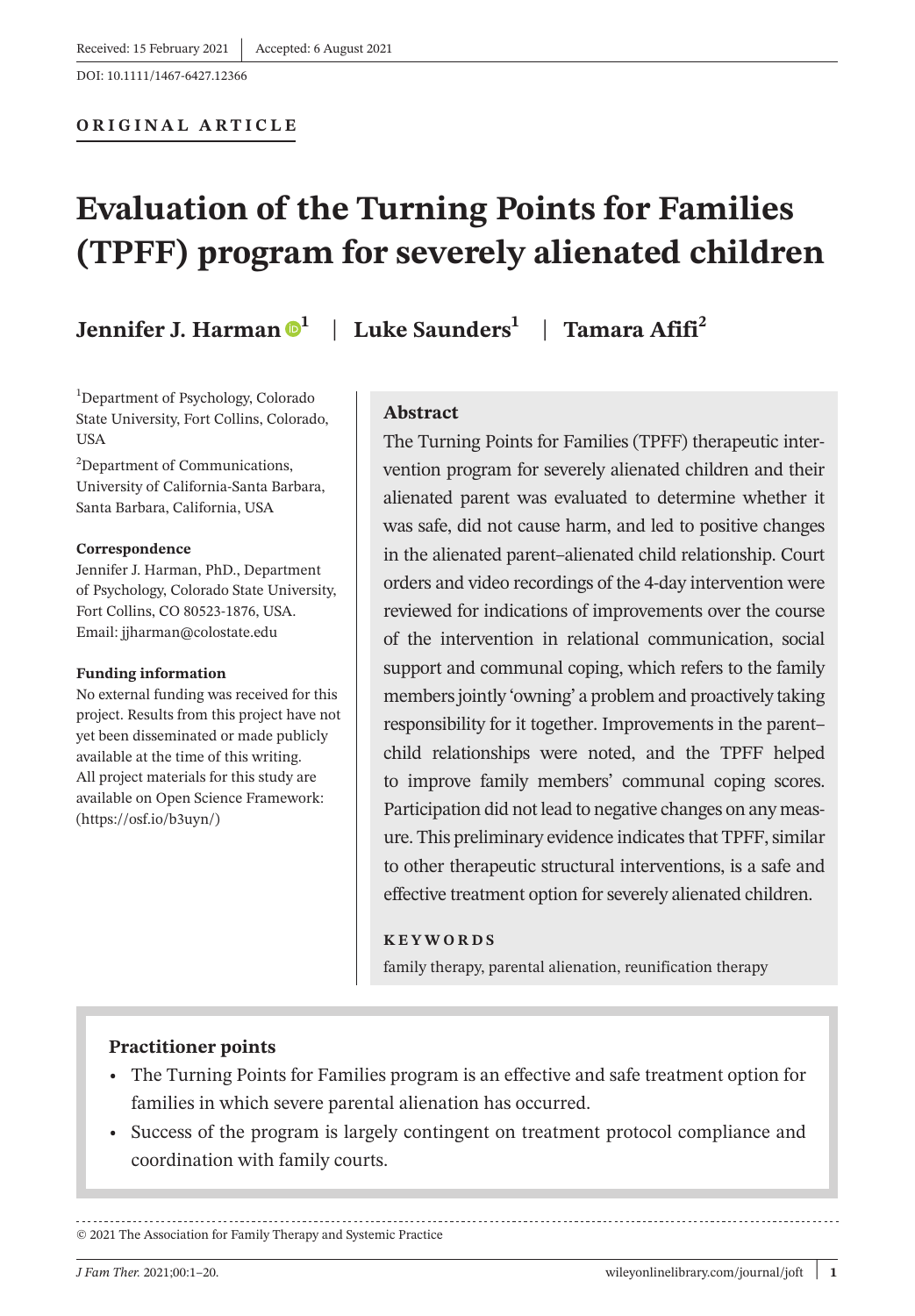According to some estimates, one in four young people are exposed to some form of family violence over their full childhood (Hamby et al., 2011). This exposure presents immediate risks for psychological and physical harm, places children at risk for other forms of abuse and developmental delays and has been associated with negative outcomes such as depression and posttraumatic stress (Evans et al., 2008). Parental alienating behaviours (PABs) have been argued by some scholars to be a form of family violence as they involve an abusive parent using a child as a weapon against the other parent, making this both intimate partner violence and child abuse (Boch-Galhau, 2018; Dijkstra, 2019; Harman et al., 2018; Kruk, 2018; Sharples et al., 2021). There are significant and profound negative short- and long-term consequences for child and adult targets of these behaviours (Harman et al., 2018). To be considered a PAB, the behaviour must be part of a pattern of behaviours executed over time by a parental figure that harms the other parental figure and/or their relationship with their child(ren) (see Harman et al., 2020 for a review of these behaviours). These PABs are one of the primary causes of parental alienation, which is a family dynamic that entails a child strongly aligning with one parent and rejecting their other parent without legitimate justification (Bernet, 2020). The degree of this unjustified rejection serves as a gauge for how severe the parental alienation has become and the type of treatment that is necessary to remedy it (Warshak, 2020).

## **Interventions for child maltreatment and parental alienation**

Interventions for child maltreatment vary based on the severity and type of the abuse that the child has suffered. For example, preventative community services for children at risk for maltreatment are effective in reducing the likelihood of child protection service referrals (Niemelä et al., 2019), while intensive and systemic interventions and highly intensive, out-of-home placement (e.g. foster care; Rossen et al., 2019) are more effective for children with substantiated maltreatment reports because the child is vulnerable to widespread and co-occurring forms of maltreatment (Goulet et al., 2018). Similarly, best practices for the intervention and treatment of parental alienation also vary based on severity, with psychoeducation and court-integrated psychotherapy plans recommended at the mild level of parental alienation, and more intensive interventions employed at moderate and severe stages because of needing a child protection response to the PABs of the alienating parent. These more intensive interventions often include sequestration orders for no contact between the alienating parent and the child for a period of time, restrictions in custody or parenting time, and structured therapeutic interventions coordinated with aftercare services (see Warshak, 2020).

Several structured therapeutic interventions have been developed to treat parental alienation since the early 1990s. These interventions were developed after finding that traditional forms of treatment were ineffective for severely alienated children. For example, psychotherapy, increased contact with the alienated parent without protecting the child from the PABs of the alienating parent, and family therapy involving both parents have not been found to be effective for the treatment of severe parental alienation (Warshak, 2020). Programs such as Family Bridges (Warshak, 2010, 2019) and Family Reflections (Reay, 2015) are structured treatment programs that have similar intervention elements (Kelly, 2010), such as the use of entertaining videos to engage children and teach critical thinking skills. These programs are also structured such that they are brief and intensive over a period of several days (in contrast to lengthy outpatient treatment over months or years) and are provided outside of the therapist's office (e.g. a camp setting). This setting is important, as it creates a more casual environment in which to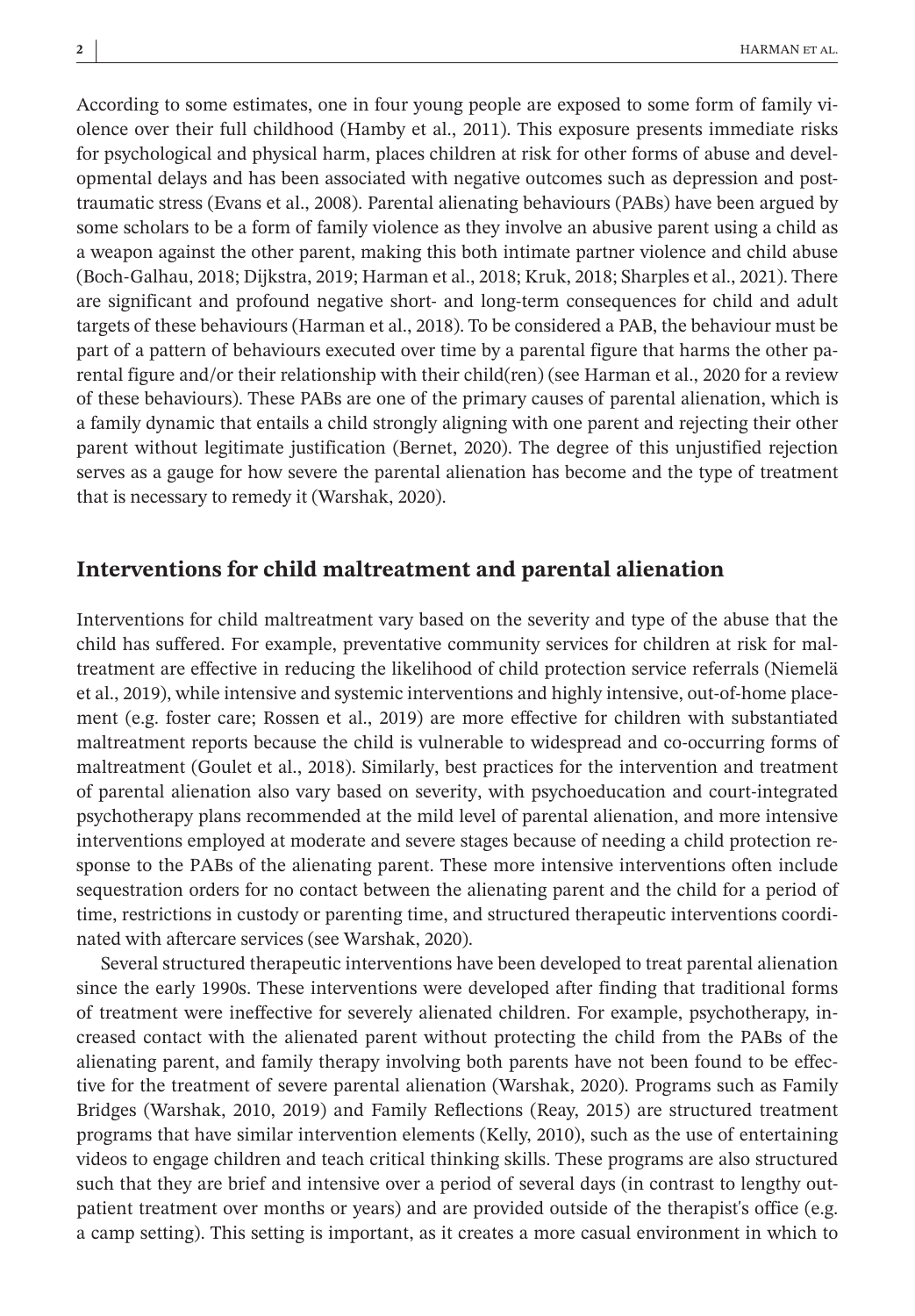reconnect and repair the relationship between the alienated child(ren) and the alienated parent (Warshak, 2020).

Some critics have argued that children are endangered when transferred to the care of the alienated parent (Bruch, 2001), and are 'traumatised' by their being 'forced' to reunify with the alienated parent in the programs designed to treat severe parental alienation. Unfortunately, such critics have not provided empirical support for these claims or used the terms in a way that meet accepted definitions of trauma that have been established in the scientific and clinical literature (e.g. accidents, child or sexual abuse, neglect; Wamser-Nanney & Vandenberg, 2013), nor have they recognised that the PABs used by the alienating parent are abusive. Children who experience severe maltreatment and child abuse are often removed from their abusive environments to prevent further trauma – such actions are not critiqued as being traumatic for the child but rather are understood and accepted as being protective and in the child's best interest.

Other critics have argued that the interventions for parental alienation are not 'safe' for children because they use force to require the children to participate. For example, Mercer (2019) stated that children's participation in the programs is 'enforced by youth transport service workers who in some cases use handcuffs as they take children from homes, their schools, or courtrooms' (p. 79). This claim about the 'possible' (and not actual) use of force to make children attend these programs (p. 80), supported only by negative and inaccurate anecdotes given by five young adults who did not overcome their alienation after participation in Family Bridges, was used by Mercer (2019) to argue that these programs have not been demonstrated to be 'safe' for children [see Warshak, 2020 for a full critique of Mercer's (2019) argument]. Consequently, these concerns about 'safety' and 'trauma' have frequently been used by mental health and legal professionals as reasons to prevent the ordering of interventions to treat severe parental alienation, leaving children to remain alienated from a normal and loving parent.

# **Evaluation of interventions for child maltreatment and parental alienation**

Although many programs and interventions have been developed to identify and treat children who have been exposed to family violence, few have been systematically (Chalk, 2000; Graham-Bermann & Hughes, 2003) or adequately evaluated (Wathen & MacMillan, 2013). When these programs have been evaluated, the focus has been primarily on entire programs or agencies rather than specific elements of interventions and their relation to specific outcomes (Hamby & Grych, 2013). In addition, there have not been accepted guidelines for how to evaluate psychotherapy with children (e.g. Hibbs, 2001). Although there is also limited research on outcomes for programs designed to treat severe parental alienation, evidence so far does not support the argument that existing programs are ineffective. For example, two outcome studies of the Family Bridges program indicate that between 75% and 95% of children overcame their alienation after participation (Warshak, 2010, 2019), and an initial evaluation of the Family Reflections program found a 95% reunification success rate after 12 months post-intervention for twelve families (22 children; Reay, 2015).

Reunification success rates are an important indicator of program efficacy, but they do not directly address critics' claims about these structured parental alienation intervention programs being 'unsafe' or 'traumatising' to the children. Self-report measures from Family Bridges participants indicate that the majority of children rated their experience as positive and they also rated the workshop itself as good or excellent (only 8% rated it as poor), and outcomes from the Family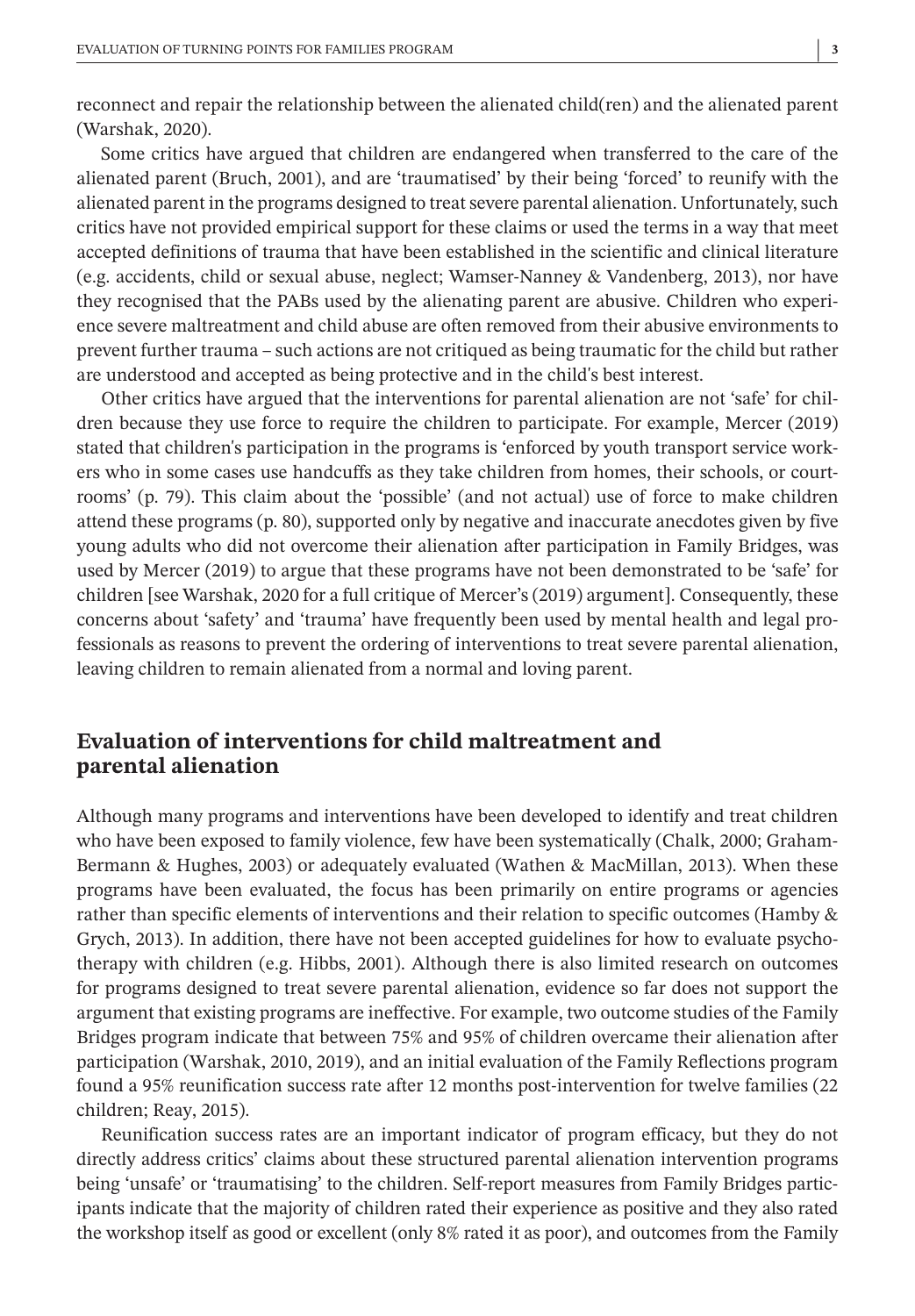Reflections program are not reported to be 'traumatising' for the children (Reay, 2015). There is not yet any empirical evidence to support allegations that the programs pose safety issues for children. The purpose of the current study was to examine whether another therapeutic treatment program for severely alienated children, Turning Points for Families (TPFF), is safe, does not cause harm and is effective in supporting a positive change in the alienated parent–child relationship.

#### **Turning Points for Families (TPFF)**

The 4-day TPFF intensive intervention was formalised in 2015 by Linda J. Gottlieb, a licensed marriage and family therapist and a licensed clinical social worker and who is the primary therapist at TPFF. Since 1994, Gottlieb has provided evidence-based treatment to court-referred families who were undergoing separation and divorce, later focusing her practice on alienated children and their families. Over time, Gottlieb identified efficacious therapeutic interventions for repairing severed or severely damaged parent–child relationships. These interventions were incorporated into her TPFF treatment protocol (see Family Access, no date).

According to Gottlieb, the TPFF program is a therapeutic vacation designed to 'jump-start' the reunification process between alienated children with their alienated parents. Acceptance into the TPFF program is only by court order or by a settlement agreement that must be approved by the court. TPFF makes the assumption that the court, which has heard all the evidence in the legal proceedings, has reached the findings that (1) the child has unjustifiably rejected a parent; (2) in the absence of bona fide abuse and/or neglect, the alienating parent – either by omission or by commission – had not *required* the child to maintain a relationship with the alienated parent and/or had undermined that relationship; and (3) the child is safe in the care of the alienated parent. The court order must impose at least a temporary period of sole legal and physical custody of the child to the alienated parent, as well as a 90-day no-contact (sequestration) period between the child and the alienating parent. TPFF recommends that the no-contact period between the child and the alienating parent remain in effect until two conditions are met: the child and alienated parent have successfully recovered their prior positive relationship, and the alienating parent has demonstrated a genuine commitment and willingness to support the relationship between the child and the rejected or alienated parent.

The TPFF treatment protocol requires the alienating parent provide the alienated parent with mementos, photographs, videos and other memorabilia of the family and of the family relationships should the alienated parent not have these memorabilia in his or her possession. In addition, the parent is required to accept telephonic parent education services from the program during the 4-day intervention, and to write a letter to each child indicating support for the reunification. In this letter that needs to be approved by the TPFF therapist prior to sharing with the child, the alienating parent is instructed to describe the positive qualities the alienated parent has to offer the child, specify the importance of having the alienated parent in the child's life, and affirm to the child that they are safe in the alienated parent's care. The alienating parent's failure to write an appropriate letter does not however prevent the intervention going forward between the child and the alienated parent (Gottlieb, 2020).

The intervention is conducted in New York State (United States). The program's preference is for the child to be accompanied to the intervention by the alienated parent; however, if the alienating parent transports the child, the expectation is for them to exchange civil greetings with the alienated parent during the transfer of custody. If the alienating parent has written an approved letter, the alienating parent reads the letter aloud in the presence of the TPFF therapist,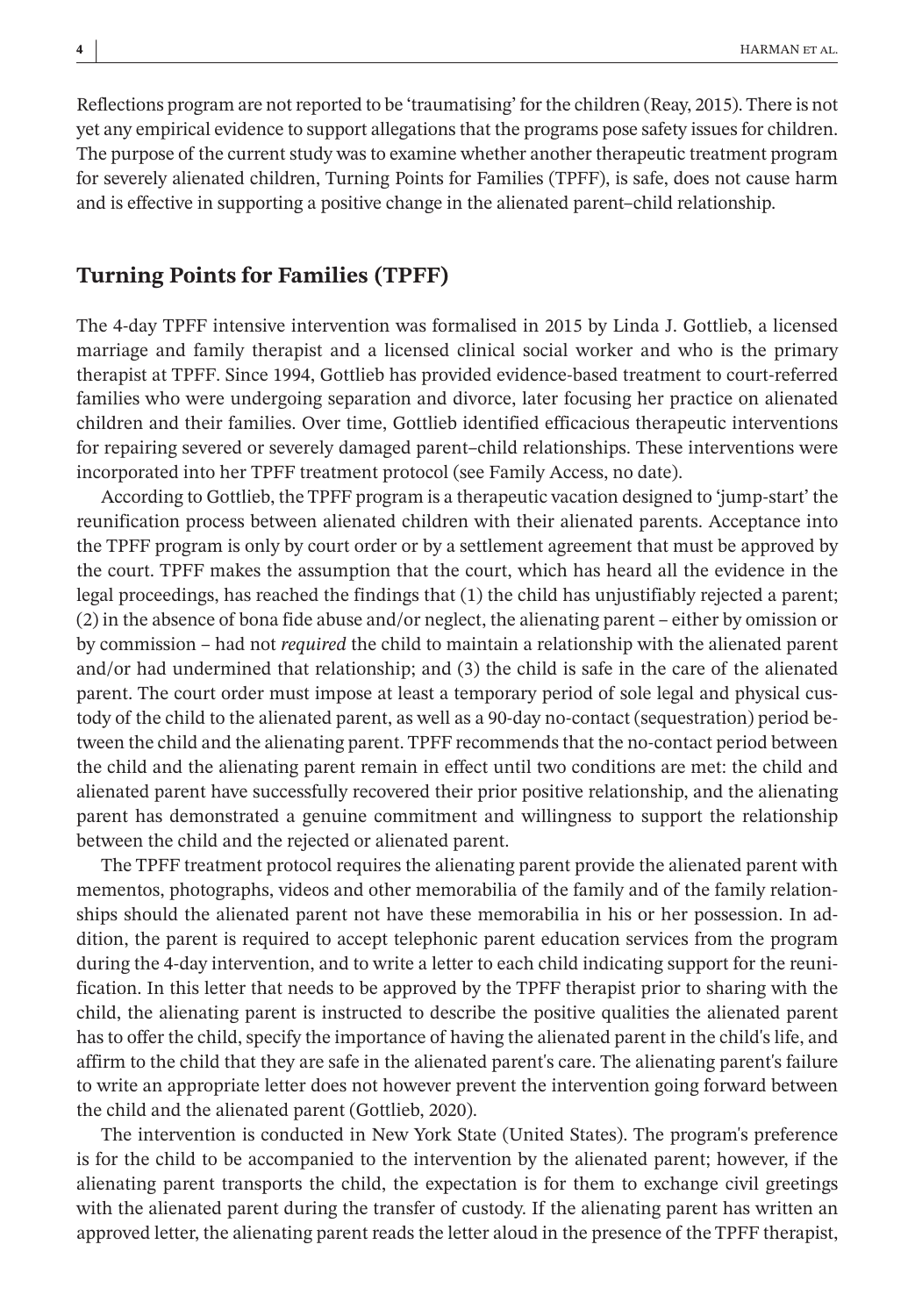the child(ren) and the alienated parent. The alienating parent then leavesso that the intervention can begin. The alienated parent is also encouraged to invite extended family members who had had a prior meaningful relationship with the child(ren) to participate in the intervention (e.g. rejected grandparents, aunts, uncles and cousins, Gottlieb, 2020).

An intensive 3–4-hour family therapy session is conducted in the morning of each day of the TPFF intervention, followed by lunch and then an afternoon activity that the family selects and does together (e.g. visit a museum or amusement park). The TPFF therapist takes the family to lunch and accompanies the family on the activity each day, observes the family members interact with each other, and takes pictures of the family enjoying the activity. The pictures provide a record for court and are sent to the alienating parent for reassurance of the child's safety and adjustment.

At the conclusion of the daily activity, the TPFF therapist and family separate, with the family members retiring together at local accommodations. Although the TPFF therapist remains available to the family for an emergency after separating, Gottlieb reports that this has never occurred. At the conclusion of each day, the TPFF therapist contacts the alienating parent to convey reassurance of the child(ren)'s adjustment. If the alienating parent's letter to each child had not been previously approved, the TPFF therapist identifies the concerns and offers another opportunity for the alienating parent to make revisions. The TPFF therapist also discusses the necessity for the alienating parent to be in individual therapy and the expected goals for the therapy.

Upon conclusion of the 4-day intervention, the TPFF therapist approves and then collaborates with the various local therapists who provide aftercare services to the family (Gottlieb, 2020). The child(ren) and the alienated parent need to strengthen and deepen their reconnection in outpatient family therapy, and the alienating parent requires individual treatment with a therapist experienced in treating parental alienation. The alienating parent's individual therapy is undertaken and completed with a TPFF-approved therapist with the goals of promoting awareness of the impact that the PABs have had on the child(ren), to develop strategies to prevent future perpetration of PABs, to realise the importance of the other parent in the child(ren)s' life, and to actively support the relationship(s) between the alienated parent and their child(ren). The ultimate goal of thistherapy isto remove the no-contact period between the alienated child and alienating parent. Research has indicated that, if the child has even minimal contact with an unreformed alienating parent, relapse is almost certain (Warshak, 2010, 1018; Reay, 2015).

#### Daily therapeutic foci

The memorabilia intervention initiates the therapy on the first day and is at the heart of the successful 'jump-starting' of the reconnection between the alienated parent and the child(ren). The TPFF therapist uses the memorabilia to 'escort the family down memory lane'. Prior to this specialised therapeutic intervention, the parental authority of alienated parents is often severely undermined due to the PABs of the other parent and/or due to the over-empowerment of the child(ren) (Harman et al., 2018, 2021). The TPFF therapist's role is to reinstate the alienated parent's parental authority by co-leading this activity with the child(ren), which enables parent and child (and participating extended family members) to re-experience each other at a time when the alienated parent and extended family had been meaningfully in the child's life. This symbolic–experiential intervention is designed to engage the children and alienated parent in a discussion about and enjoyment of their past activities, attachments and involvements with each other (Gottlieb, 2020).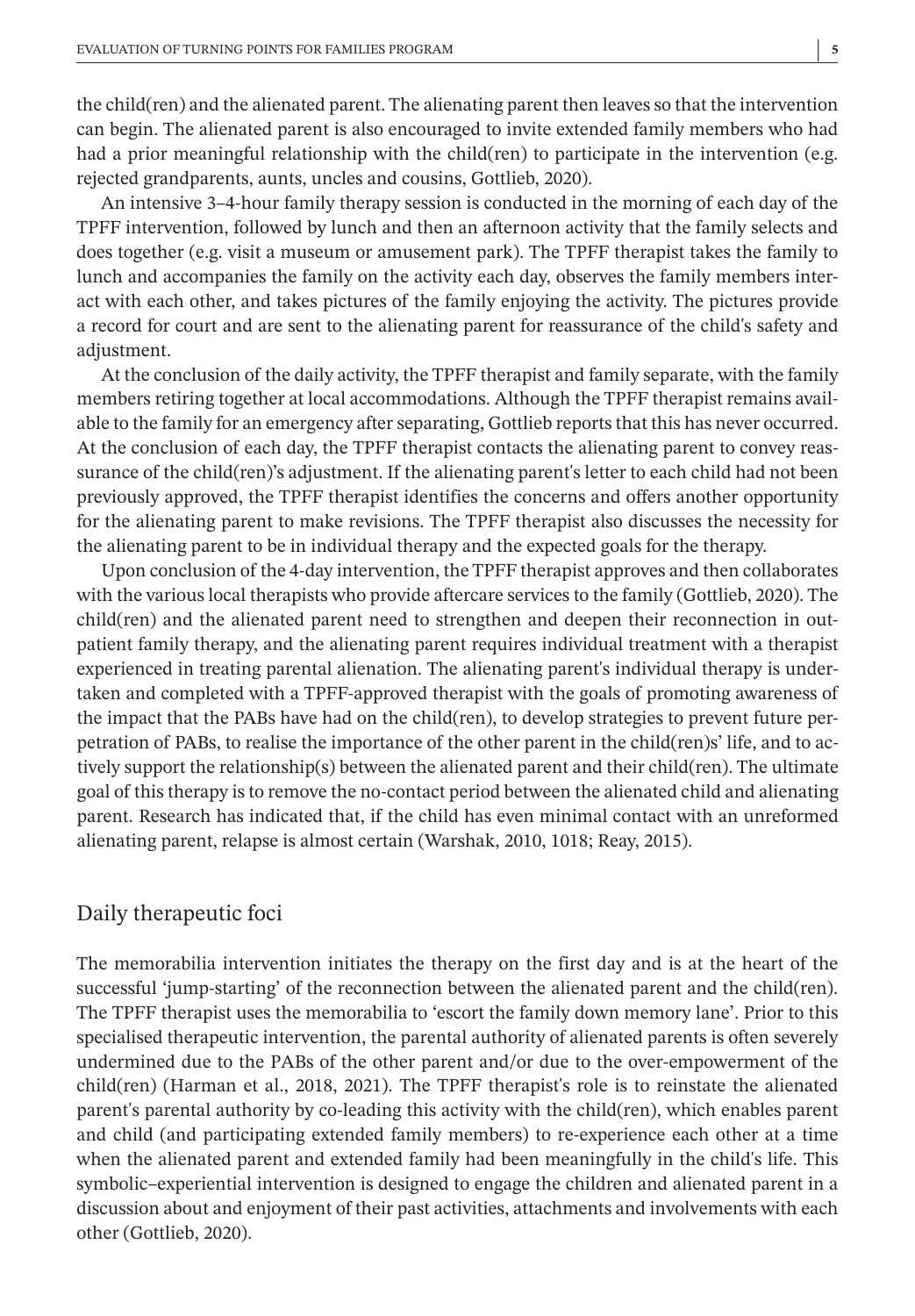On the second day, the family briefly discusses with the TPFF therapist their reactions to the events of the previous day and evening. A video is then played that dramatises the family interactions and dynamics that commonly occur in parental alienation. At the conclusion of the video, the TPFF therapist facilitates a discussion asto the relevancy to the family of the interactionsthat were depicted in the video. Because alienated parents have usually shielded the children from the parental conflicts and legal proceedings, this discussion is typically the first opportunity for the alienated parent to correct the child's perceptions of the family history. Events and information that the alienating parent had exaggerated or falsified to the child are sensitively corrected. This is a mutual discussion between parent and child, aslong asthe child isrespectful and civil in stating opinions and perspectives. Importantly, the discussion does not pathologise the alienating parent but instead focuses on correcting the memories of distorted events. According to Gottlieb (2020), the alienated children rarely relinquish the programmed alienating script; however, they do tend to demonstrate significant and positive behavioural changes after this discussion.

The TPFF therapist begins the third day by requesting feedback about the events of the prior day and evening. Additional time is then devoted to further clarifying and deliberating the family history. Several interactive videos are played which challenge the reliability of human memory and further demonstrate the ease with which a trusted authority can implant false memories in both children and adults. Engaging memory tests are used as activities to illustrate the points covered in the videos. Because alienated children are often convinced that their distorted memories about the family history are accurate, the interactive videos help to cast doubt about such memories. The alienated parent is also encouraged to communicate to the child that they understand the child had been caught in a loyalty conflict and were unable to please both parents, which serves to absolve the child for having been disrespectful, hurtful, rejecting and even cruel at times towards the alienated parent.

On the last day, the family is asked to reflect upon the developments and changes that have occurred during the course of the intervention. Family life in the alienated parent's care after the program is discussed (e.g. household rules, expectations and the child's wishes). The TPFF therapist then summarises the progress of the intervention and also explains to the child the conditions under which contact with the other parent can resume. Finally, questions that the family members raise are addressed.

The families are connected to weekly outpatient family therapy with a local therapist who has training in the treatment of alienated families, and the TPFF therapist remains involved with the families as long as the local family service providers feel is necessary. The TPFF therapist's role is to help the local therapist maintain and intensify the reconnection and to help facilitate the eventual meaningful involvement of both parents in the child's life. The TPFF therapist's role after the intervention is to also provide support and assistance with any court proceedings that may be requested or necessary.

#### **The current study**

The purpose of this study is to examine whether the TPFF program is effective in supporting the repair and positive relationship between the alienated child(ren) and alienated parent, and to test whether participation in the program is safe and not harmful to the child(ren) as alleged by critics such as Mercer (2019). Given that TPFF is designed to 'jump-start' the reunification process, the program's long-term success depends largely on the alienating parent's compliance with court orders and the utilisation of mental health service providers who understand how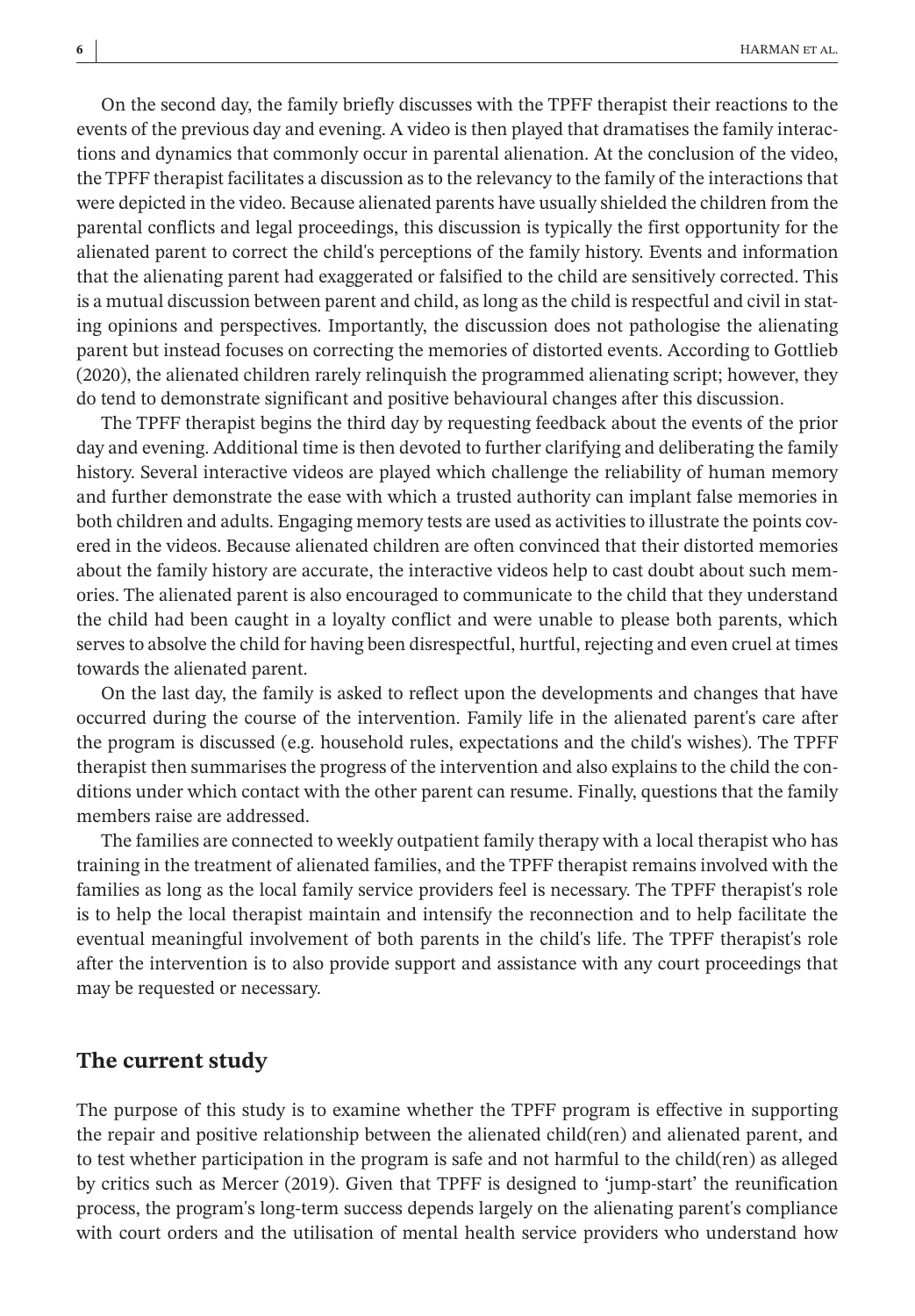to effectively treat families in which parental alienation has occurred. Such dependencies are outside the control of the TPFF staff and are not a direct reflection of the effectiveness of the program itself. Therefore, we largely focused on outcomes evident within and immediately after the completion of the program.

For this program evaluation, we tested the following hypotheses:

- 1. Participation in the TPFF program will be safe, in that children who are resistant and reluctant to attend the program will not harm themselves or run away when ordered to attend and participate with the alienated parent.
- 2. Participation in the TPFF program will not harm the child, as indicators of relationship quality with the alienated parent will be stable and not decline while participating in the program.
- 3. The program will support a positive change in the alienated parent–child relationship.

#### **METHOD**

Our involvement in this evaluation began after thirty families (with fifty-five children) had completed the TPFF program in its current form since 2016 through March 2020. Our roles as evaluators are independent of the program; none of us has any vested interest in the program or has ever been involved with the development or provision of the treatment. The first author is an expert on the scientific study of parental alienation and has also consulted on and published numerous program evaluation projects at local and national levels. Due to this content area and program evaluation expertise, Ms. Gottlieb asked the first author to assist with the evaluation the TPFF program. The selection of the evaluation team was deliberate to minimise bias. The individuals responsible for the coding of materials and the analysis of the data were not familiar with the TPFF program and had not published any previous research on the topic of parental alienation. One author is a communication scientist who studies communication patterns within families, and the other is a graduate student who solely served as the statistician involved with analysis of the data. No funding or compensation were received by the authors to complete this program evaluation.

The intervention was not originally developed with a research component. As independent evaluators, we consulted with Gottlieb about the types of data she had available for us to review to examine effectiveness and safety of the program. As part of the therapeutic process, Gottlieb videotapes all therapeutic interventions that she personally conducts over the 4-day program. These video recordings provide an exceptionally rich and objective data source that allowed us to approach this program evaluation like an observational study rather than rely on subjective impressions of the participants. The importance of this form of data for the study of parental alienation outcomes cannot be overstated. Previous evaluations of interventions for severely alienated children have relied primarily on self-report measures of participants and interventionists (e.g. Reay, 2015; Warshak, 2019). Self-reports can address some, but not all, research questions (Sassenberg & Ditrich, 2019), and there can be differences between actual and self-reported attitudes and behaviours (e.g., Baumeister et al., 2007).

Consent required signing a release for the confidential sharing of the videos because they are protected by US national privacy rules and regulations (HIPAA) owing to their being recorded as part of the mental health treatment for the family. We obtained a certificate of confidentiality from the National Institute of Health for this project so that the disclosure of the identity of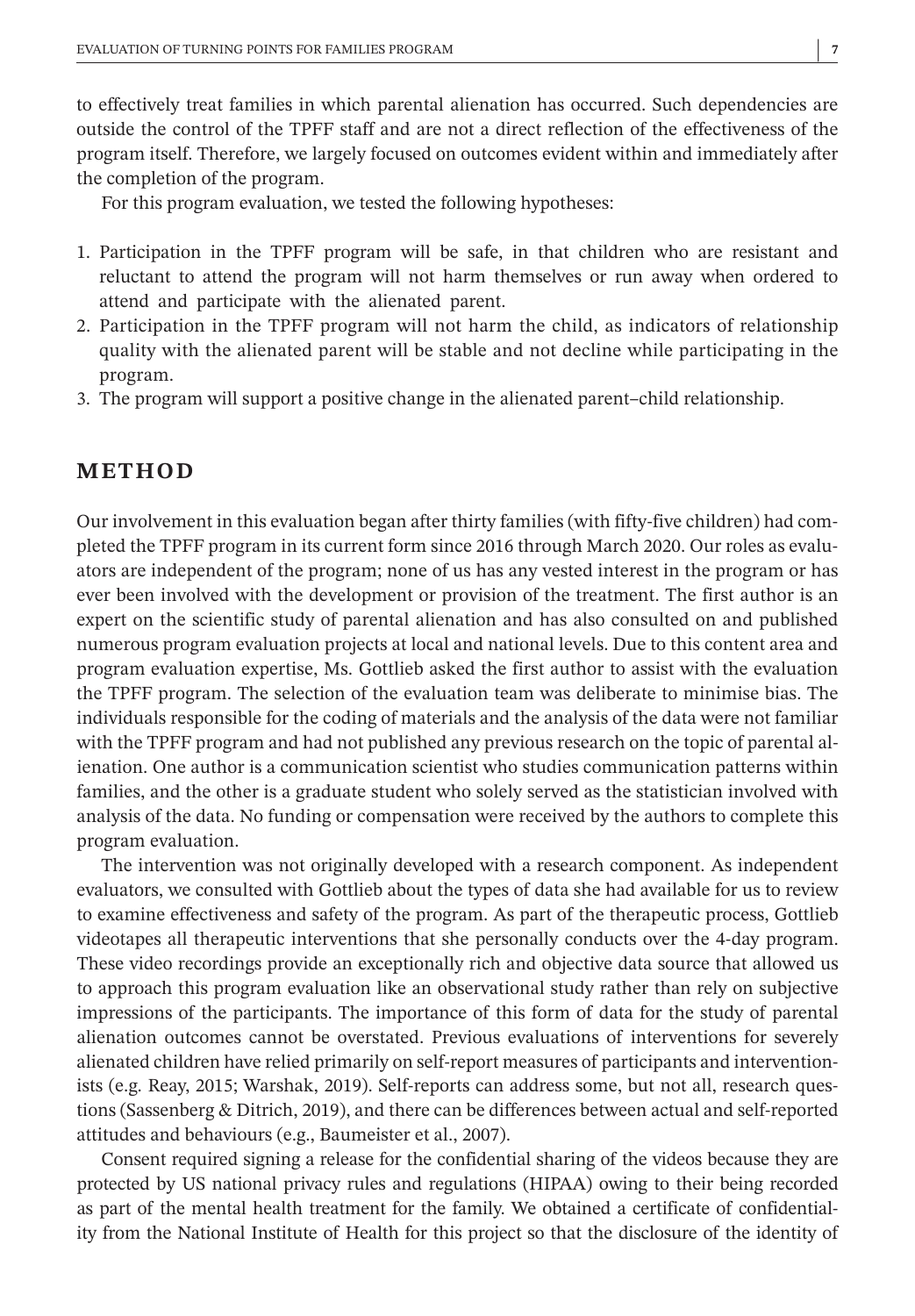the participants and their children is prohibited to anyone not connected to the research unless the alienated parent consents to such a disclosure. Despite this certificate, some parents (approximately ten families) were still embroiled in such heavy custody litigation that their attorneys discouraged them from participation out of fear that it would be used against them by the alienating parent. In addition,some consent forms(from the remaining families) were received after our evaluation deadline (March 2020), and so they could not be included in the coding of the videos due to staffing issues. Videos from TPFF interventions with fifteen consenting families (thirty children) were ultimately available for our evaluation. As indicated in Table 1, these families did not differ noticeably in terms of the ages of the children who were involved, or the length of time that they were alienated from their parent, which are important factors in the treatment of alienated children. While this sample size is relatively small, evaluations of similar interventions are also based on smallsample sizes(e.g. thirty-two children, An et al., 2017; twenty-one children, Herschell et al., 2017; ten children, Sullivan et al., 2010).

## **Review of court orders for TPFF intervention**

Gottlieb also provided us with twenty-six court orders for families who participated in TPFF. This information was important to evaluate, as several of the orders detailed what the severely alienated children's relationships with the alienated parents were like prior to intervention. All identifying information about the families (names, US state where the court order was entered) were removed from these documents. Two psychology undergraduate research assistants (one male, one female) who were unfamiliar with the TPFF program reviewed the court orders

| Factor                                                                   | <b>Families without videos</b><br>shared | <b>Families who shared</b><br>videos | <b>Total</b>   |  |  |  |  |
|--------------------------------------------------------------------------|------------------------------------------|--------------------------------------|----------------|--|--|--|--|
| Age of the children                                                      |                                          |                                      |                |  |  |  |  |
| 8 or younger                                                             | $\overline{2}$                           | 1                                    | 3              |  |  |  |  |
| $9-10$ years                                                             | 2                                        | $\Omega$                             | $\overline{c}$ |  |  |  |  |
| $11-12$ years                                                            | $\overline{4}$                           | 5                                    | 9              |  |  |  |  |
| $13-14$ years                                                            | 6                                        | 8                                    | 14             |  |  |  |  |
| $15-16$ years                                                            | 8                                        | 10                                   | 18             |  |  |  |  |
| $17 + years$                                                             | $\overline{4}$                           | 5                                    | 9              |  |  |  |  |
| Length of time relationship with alienated parent was severed or damaged |                                          |                                      |                |  |  |  |  |
| $1-2$ years                                                              | $\overline{2}$                           | $\overline{2}$                       | $\overline{4}$ |  |  |  |  |
| $2-3$ years                                                              | 18                                       | 24                                   | 44             |  |  |  |  |
| 4 years                                                                  | 5                                        | $\overline{2}$                       | 7              |  |  |  |  |
| 5 or more years                                                          | $\mathbf{1}$                             | 1                                    | 2              |  |  |  |  |
| Travel to TPFF intervention                                              |                                          |                                      |                |  |  |  |  |
| With alienating parent                                                   | $\overline{c}$                           | 1                                    | 3              |  |  |  |  |
| With alienated parent                                                    | 24                                       | 28                                   | 52             |  |  |  |  |

**TABLE 1** Descriptive statistics of children participating in the TPFF intervention  $(n = 55)$ 

*Note:* These data only include families  $(n = 15)$  who completed the TPFF program prior to March of 2020. Fifteen families were not able to provide their consent forms to participate. Over ten families have since completed the intervention via Zoom owing to COVID-19 restrictions.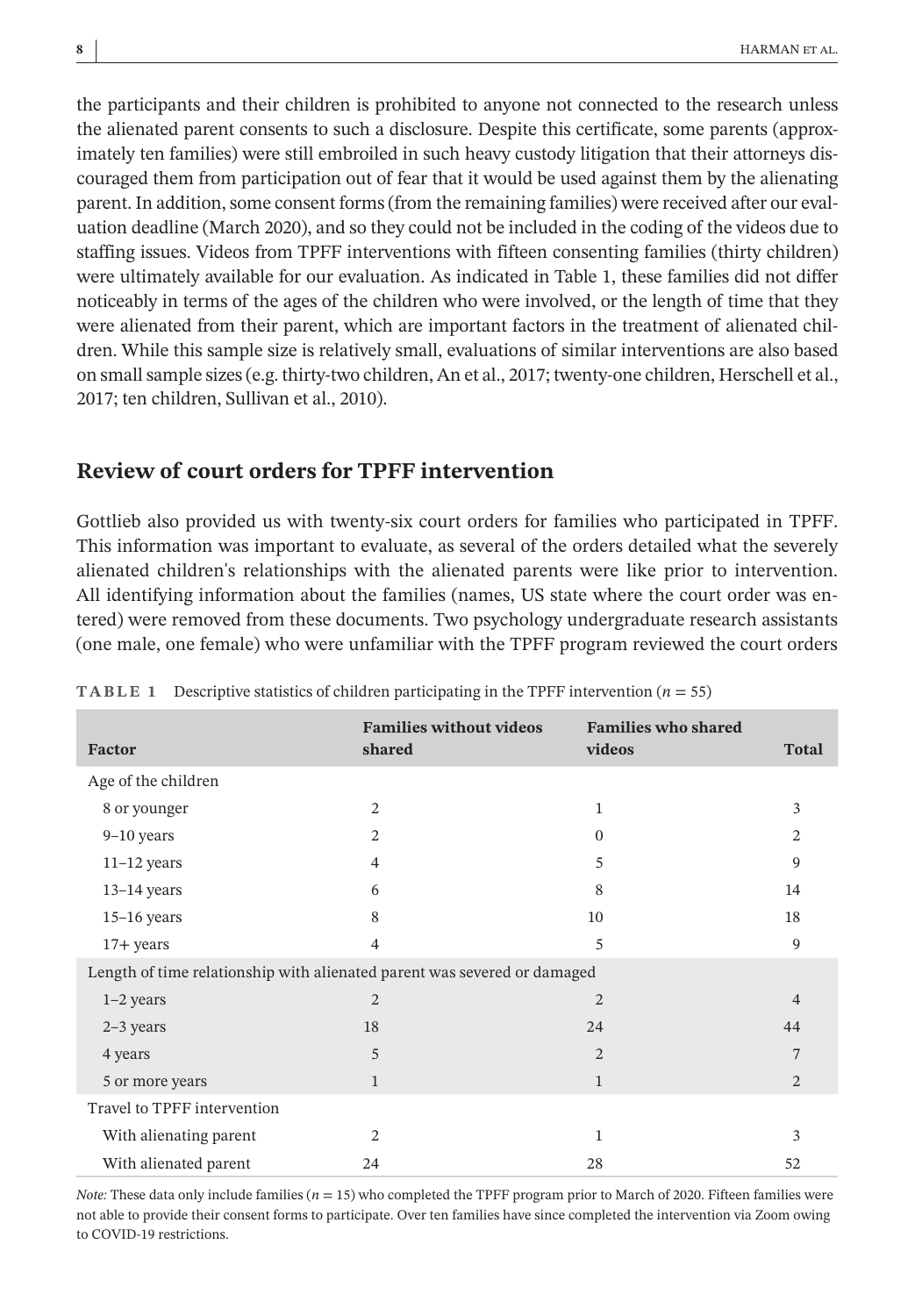independently and entered information about them into an Excelspreadsheet. The data extracted were the date of the court order, date the intervention was ordered to occur, whether custody of the children was transferred to the alienated parent, which parent was ordered to transport the children to the intervention, whether there was a sequestration order (and for how long), whether the alienating parent was ordered to participate in individual therapy and write a letter to the children, and any details provided about the quality of the children's relationship with the alienated parent prior to participation. These latter details were used as qualitative evidence to test all three hypotheses.

## **Coding of video tapes**

One evaluator who is a scientist who studies family communication and three communication undergraduate coders met twice a week for 4 weeks for training. All of these coders and the evaluator were unfamiliar with the TPFF program and the broader research on parental alienation. Given that the goals for the intervention are to start repairing the relationship between the family members, the coders examined verbal and non-verbal indicators of relational communication, emotional support and communal coping. Relational communication refers to frames or schemas used to interpret interpersonal communication and their meaning for the relationship with the communicator (Dillard et al., 1996), and emotional support refers to expressions of love, empathy and concern (Cutrona, 1996), both of which were expected to improve after the bond with the alienated parent and child(ren) was repaired. Communal coping refers to a group of people jointly 'owning' a problem and proactively taking responsibility for it together (Lyons et al., 1998). Given that parental alienation is distressing for both the child and alienated parent, and the TPFF program was designed to intervene and repair this outcome, we also expected to see improvements in this outcome over the course of the 4-day intervention.

The coders were trained to rate behaviours associated with these three indicators using rating scales. Every item for each of the scales was measured along the same 5-point Likert-type scale that ranged from 1 to 5 (*strongly disagree*, *disagree*, *neutral*, *agree*, *strongly agree*). The coders rated relational communication (immediacy/affection, similarity/depth, receptivity/trust, composure, formality, dominance) with twenty-five items from the Relational Communication Scale (Burgoon & Hale, 1984). Five items were added to this scale that measured emotional responses like joy, hostility and sullen behaviours. Emotional support was rated using six items (e.g. 'Made the other person feel cared for', 'Did not take the other person's concerns seriously', 'Expressed confidence in the other person's ability to deal with the issues', 'Made the other person feel loved', 'Made the other person feel worthwhile', 'Made the other person feel like he/she could be counted on to be there for him/her when needed') from Xu and Burleson's emotional support scale (2001). For relational communication and emotional support, the coders rated the behaviours of each individual (every child and the parent in the session) every 15 min. Communal coping was measured with fourteen items adapted from Afifi et al.'s (2015) communal coping scale. Approximately half of the items focused on joint ownership of the problem (e.g. they suggested that it is 'our problem' rather than 'my problem' or 'your problem'), and the other half of the items focused on assuming joint responsibility for the problem or acting on it together as a team (e.g. 'They talked about how they will (or are) work through their problems'). Unlike the other two scales, the communal coping items were rated for the entire family as a group at 15-minute intervals.

The coding of the video tapes included any activities the families were engaging in where they were encouraged to interact. If the activity simply involved watching a video and the family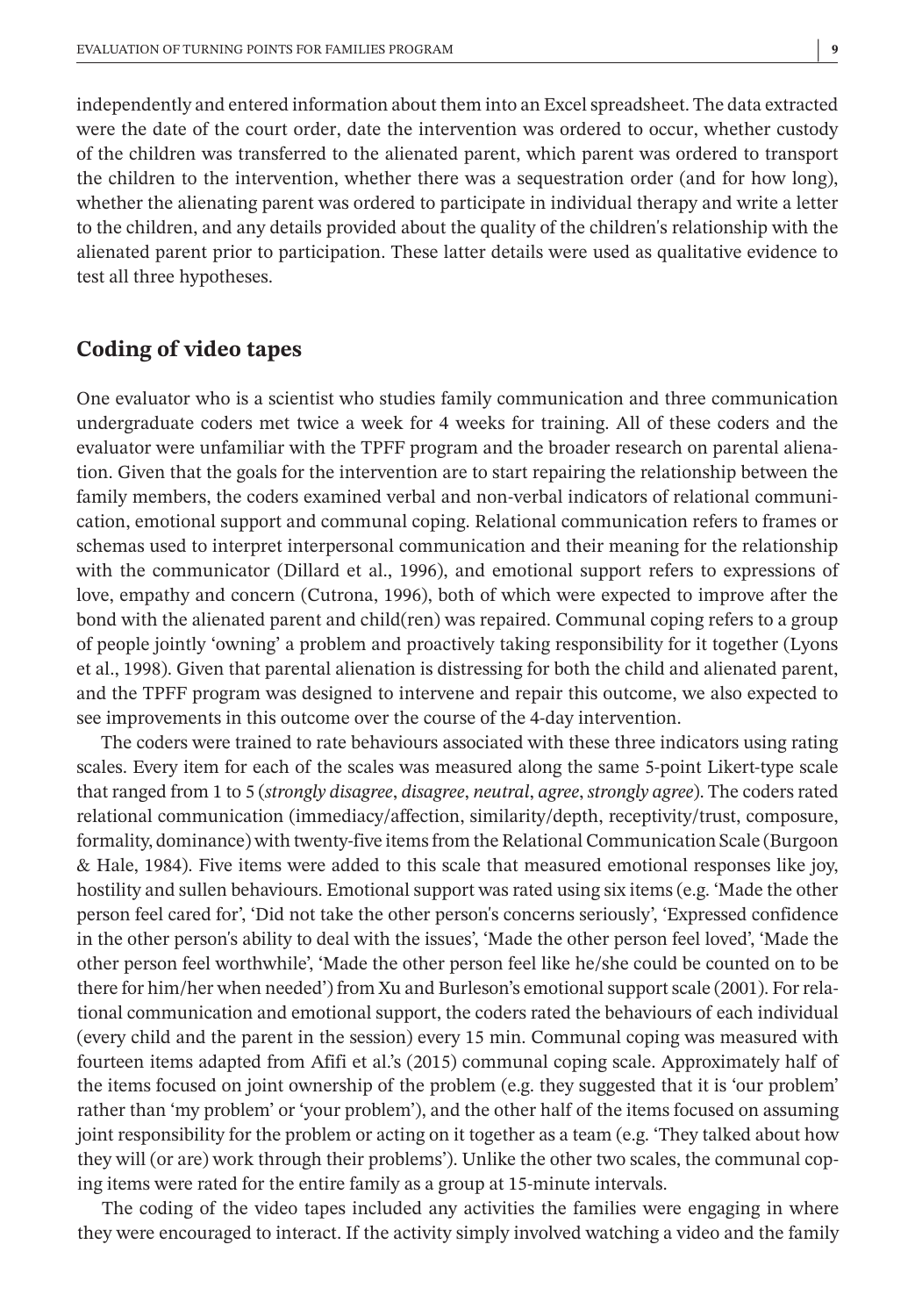members did not engage with each other, that activity was skipped and not coded. The sessions were also marked according to the date so that change in behaviour over time could be established. Interrater reliabilities, established with 20% of the data using two-way mixed intra-class correlations with consistency, were excellent  $[0.92$  relational communication  $(95\%$  CI range  $0.92-$ 0.94); 0.81 emotional support (95% CI range = 0.77–0.85); 0.95 communal coping (95% CI range 0.94–0.96); see data available here: https://osf.io/b3uyn/]. One item was removed during training from the relational communication scale because it was difficult to code from the videos. Any disagreements in ratings were discussed together among all of the coders throughout the training process. All of the items used to establish the inter-rater reliability resulted in good-to-excellent reliability and were retained.

The ratings on these three subscales of verbal and non-verbal behaviours of the family members over time were used to test the second and third hypotheses. If the TPFF program does not cause harm to the child, we should not see a decline in these indices over the 4-day intervention. If the TPFF program supports a positive change in the alienated parent–child relationship, we should see stability in the three indices and possibly improvements over time. It is important to note that all of the children in the families were deemed by a clinical assessment and/or the court to be severely alienated prior to participation in the program. All the children had refused or resisted contact with the alienated parent for months or years and expressed strong desires to *not* participate in the program (e.g. threatening self-harm, suicide, running away). Therefore, we did not anticipate that there would be large improvements over a short, 4-day intervention along the three dimensions. The goal of TPFF is to initiate the reparation and stabilisation of a healthy alienated parent–alienated child relationship, so effectiveness was operationalised such that the interactions between the family members would be neutral or slightly positive over the course of the treatment, which is a significant improvement from when TPFF intervention was ordered by the court. We did not predict that the interactions would be negative, or become more negative over time, which would support evidence of a 'traumatising' or harmful outcome.

Another way to determine success of the intervention is to evaluate whether the child maintains a healthy relationship with the previously alienated parent over time, and whether they are able to re-establish a relationship with the alienating parent that does not again threaten the loss of their relationship with the previously alienated parent. As described earlier, program effectiveness is challenging to operationalise because long-term effectiveness largely depends on the alienating parent's compliance with court orders (following the temporary sequestration/no-contact order, engaging in individual psychotherapy) and the family's engagement in appropriate aftercare services. While not an a priori hypothesis, we wanted to report on longerterm outcomes for these families. Therefore, we obtained information from Gottlieb (personal communication dated 27 January 2020) about the numbers of children who were still minors and had maintained a relationship with the (formerly) alienated parent, and the numbers of minors who were able to then maintain this relationship after resuming contact with the alienating parent.

#### **RESULTS**

According to Gottlieb's records that were provided to the evaluation team, thirty families with fifty-five children had completed the TPFF intervention prior to March 2020.<sup>1</sup> The majority of children had severely damaged relationships with the alienated parent for 2-3 years (76.4%) of children), and two children had been severely alienated from their parent for over 5 years.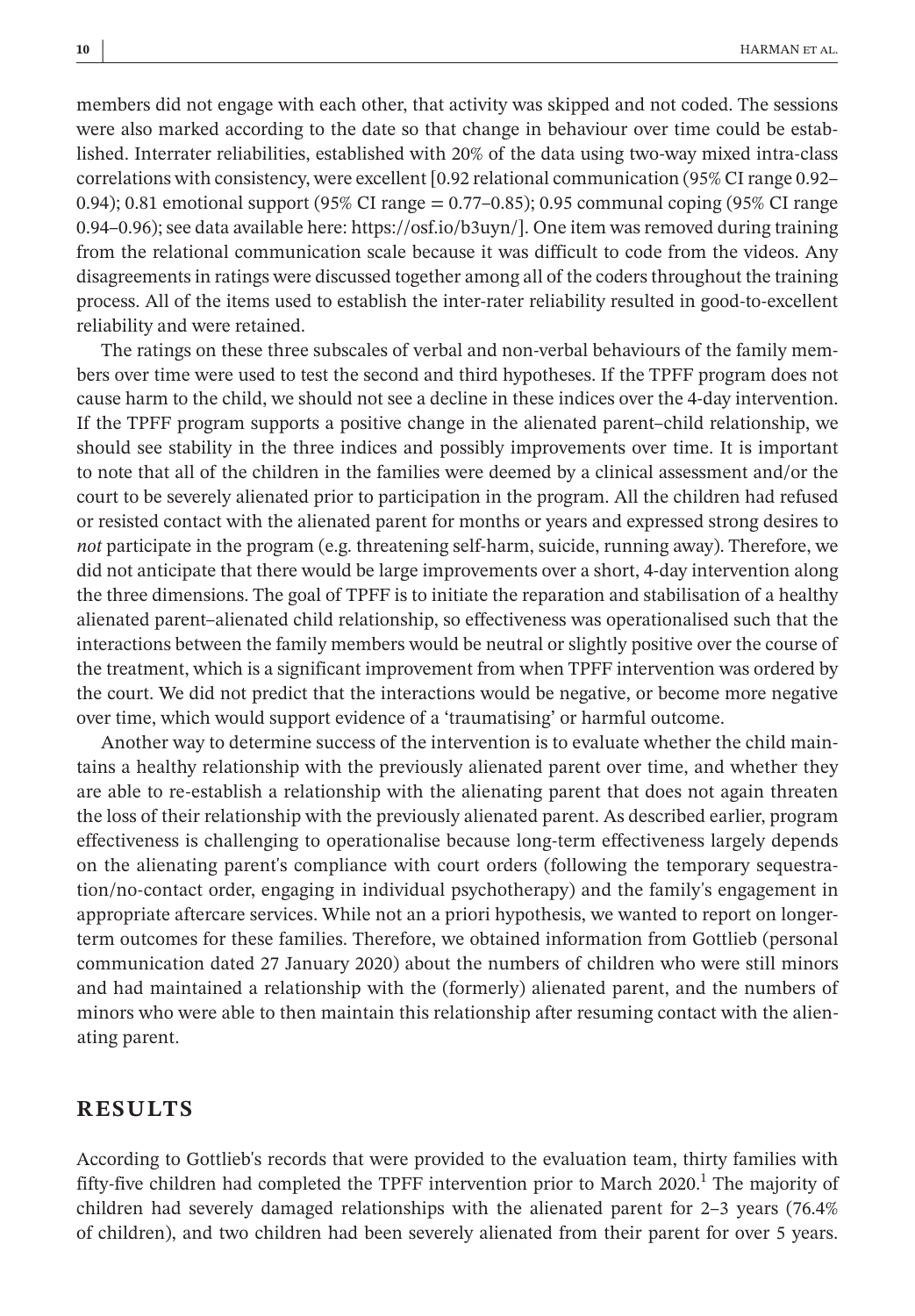Only one sibling pair failed to comply with the treatment protocol and were in communication (against court orders) with the alienating parent during the 4-day program, and so they did not reconnect with the alienated parent. The remaining children (96.4% of fifty-five children) all successfully reconnected with the alienated parent, and their ages are reported in Table 1. It is important to note that many of the successful reconnections were made with teenagers 16 years of age or older (32.7% of the children).

After children reach the age of majority (which for these cases in the United States was 18 years), they are no longer bound by the court orders for the TPFF intervention. As a result, we examined whether those children who still were minors in March 2020 (*n* = 39) were still in a relationship with their formerly alienated parent after participating. All of these children were still having contact with the previously alienated parent, and twenty-nine of the thirty-nine children were in contact again with the alienating parent (sequestration orders were still in place as of March 2020 for those who were not in contact with them). Of those children who became adults, six have been able to maintain relationships with both parents, while two have minimal contact with the alienated parent (which was still better than prior to TPFF participation). Eight individuals relapsed due to contact with an unreformed alienating parent who had chosen not to participate in therapeutic services or follow court orders. Of the individuals who had relapsed after becoming adults, all were over the age of 16 at the time of the intervention.

# **Hypothesis 1**

Our first hypothesis was that participation in the TPFF program will be safe, in that children enrolled in the program will not harm themselves or run away when ordered to attend and participate with the alienated parent. To test this hypothesis, we examined the court orders for descriptions about the children and their behaviours towards the alienated parent and obtained information from Gottlieb about the children's behaviour prior to and during the participation in the program.

An Excel sheet with de-identified data is available on Open Science Framework ([https://osf.io/](https://osf.io/b3uyn/) [b3uyn/\)](https://osf.io/b3uyn/) with the details derived from the court orders. Details from these court orders of the families who participated in the TPFF intervention provide an indication of what the relationships with the children and the alienated parent were like prior to participation. The severely alienated children were described as believing the alienated parent was malevolent, abusive and dangerous owing to the influence of the alienating parent. These children completely rejected the alienated parent, refusing to speak with them on the phone, to enter their car or home, or even accept food or beverages from them. Some children ran away from home or fought with police when they attempted to forcibly make them attend parenting time with the alienated parent. Several court orders described the children as using hostile and derogatory language when talking to their alienated parent, referring to them by their first name and behaving violently towards them. One child even stated that they would not attend the alienated parent's funeral if they died.

These details are important because the children in the majority of the families were transported to the TPFF program by the alienated parent (Gottlieb, personal communication, November 2020). In other words, the majority of children who refused to have any relationship with the alienated parent travelled significant distances across the country and spent several hours or days with them *prior to the intervention*. Indeed, of the court orders that were reviewed and for which dates were provided for when the TPFF program was to be completed, a large number of alienated children had transferred custody to the alienated parent for between a week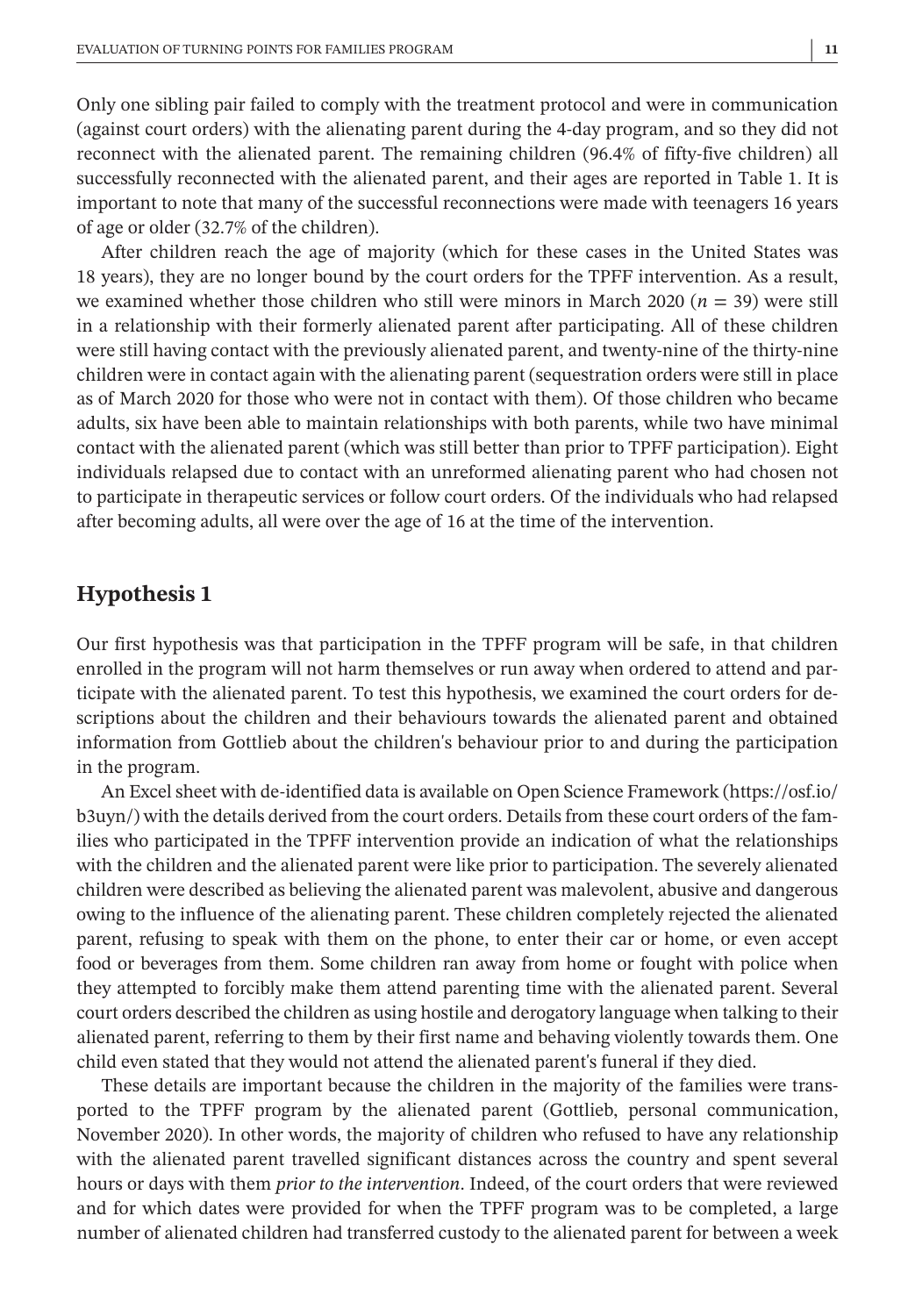and as long as 44 days after the order had been entered and before participating in the program. Therefore, significant progress towards reunification was made between many of the children and alienated parents prior to participation in the TPFF program due to the court order that protected the children from the abusive influence of the alienating parent (e.g. sequestration order, transfer of custody). We did not find any evidence that the children were unsafe due to participating in the program. No child in the sample attempted to run away or hurt themselves since the court order was entered or during the intervention. There were also no reports of the children behaving in this way after participating in the program. Therefore, this evidence provides support for our first hypothesis.

## **Hypotheses 2 and 3**

Our second and third hypotheses were tested by using the ratings of the alienated parent–child communication derived from the videotapes. Our second hypothesis was that participation in the TPFF program will not harm the child, and this was tested by determining whether indicators of relationship quality with the alienated parent were stable across the rating scales over time and did not decline while participating in the program. The same analysis provided a test of the third hypothesis, which was that the program would support a positive change in the alienated parent–child relationship. Positive change would be an above-average rating on the measures at the start of the intervention that remains stable or improves. Again, the alienated parent–child relationship prior to the court order was determined by a clinical professional and/ or the court to have been severely deteriorated, and so neutral or above-average stable ratings across the intervention would indicate that the program supported a positive change that began after the transfer of custody/court order and prior to arriving at the intervention. While we did not anticipate large changes in relationship quality in a short, 4-day intervention, the third hypothesis also tested whether there were any improvements over time.

After the videos were coded, the data set was sent to another evaluator to analyse the data. This de-identified data and all statistical model details and output are accessible from the OSF project page https://osf.io/b3uyn/. Across the fifteen families' intervention videos that were provided to the research team after obtaining consent, there were 312 total observations of social support  $(M = 3.32, SD = 1.06)$ , 255 observations for communal coping  $(M = 1.90, SD = 1.14)$  and 661 observations for relational communication ( $M = 3.82$ , SD = 0.54). Full descriptive statistics (e.g. skewness and kurtosis) for each outcome variable are presented in Table 2.

We utilised a linear mixed-effects model (LMEM) to analyse the behavioural codes. We chose LME because traditional ANOVA/regression methods are limited in how they handle missing data and continuous predictors(i.e. time in the intervention, in thisstudy; Brauer & Curtin, 2018). Individual participants and families were treated as non-nested random factors. We used the lmerTest (Kuznetsova et al., 2017) and lme4 (Bates et al., 2015) packagesin R (R Core Team, 2020) to perform an LME analysis of the changes in social support, communal coping and relational communication over the course of the TPFF intervention. Social support, communal coping and relational communication were used as the response variables for three individual LME models. For each model, we entered time as the fixed effect. Model fit statistics are presented in Table 3.

Two cases that had significantly more measurements than other participants (i.e. values that exceeded thirty-three measurements for communal coping and thirty-six measurements for relational communication) were removed. Without this removal, these cases would be weighed disproportionately in the subsequent models. The results below do not depend on this removal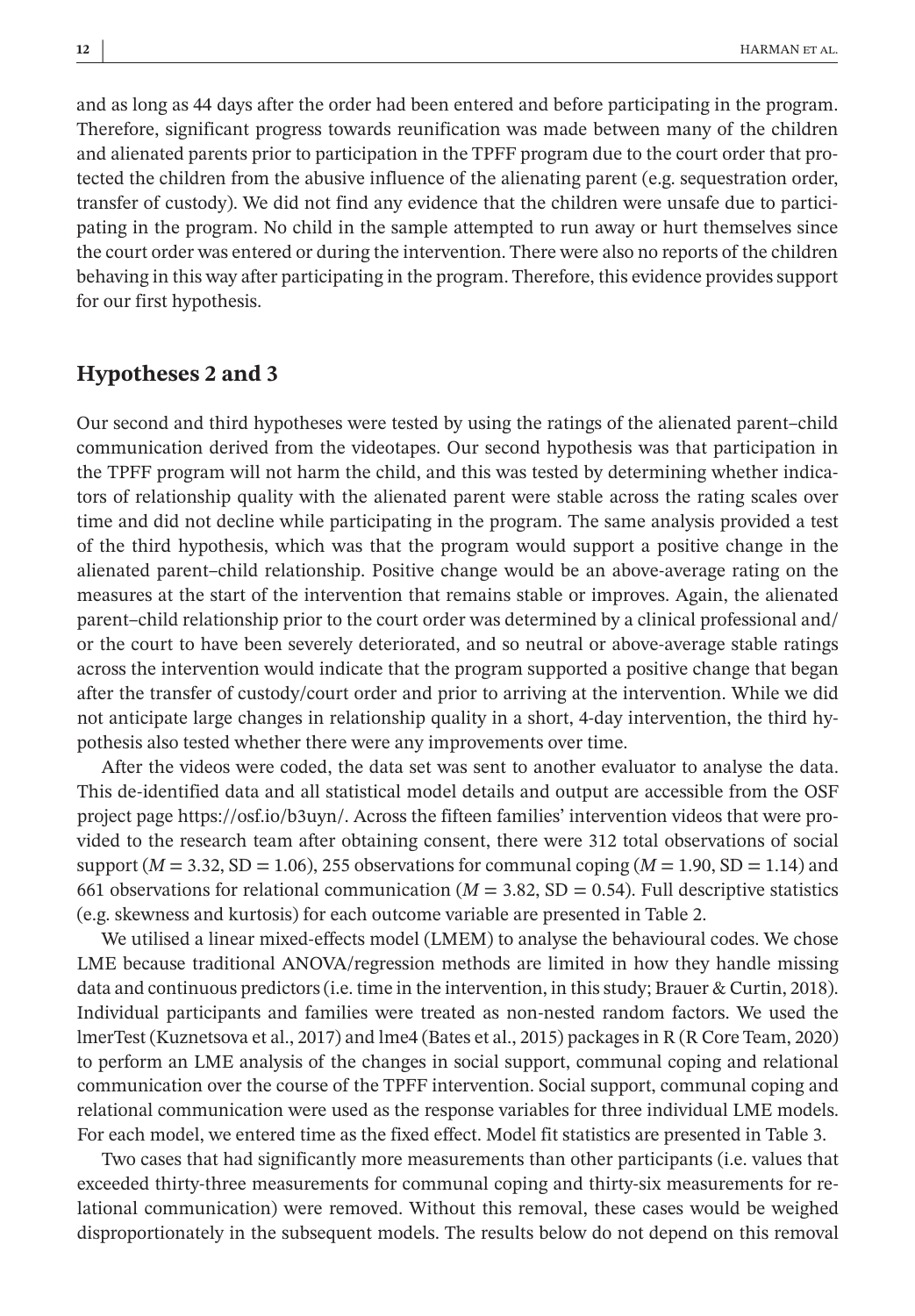| <b>Variable</b>          | N  | <b>Observations</b> | Mean | <b>SD</b> | <b>Skewness</b> | <b>Kurtosis</b> |
|--------------------------|----|---------------------|------|-----------|-----------------|-----------------|
| Social support           | 15 | 312                 | 3.32 | 1.06      | $-0.14$         | $-1.04$         |
| Communal coping          | 15 | 255                 | 1.9  | 1.14      | 1.08            | $-0.05$         |
| Relational communication | 37 | 661                 | 3.82 | 0.54      | $-0.16$         | 0.16            |

**TABLE 2** Descriptive statistics for the rating scales from video coding

**TABLE 3** Estimates of fixed effects for the models social support

|                          | <b>Parameter</b> |           |       |         |                  | 95% confidence interval |           |  |
|--------------------------|------------------|-----------|-------|---------|------------------|-------------------------|-----------|--|
| Index                    | $\boldsymbol{B}$ | <b>SE</b> | df    | t       | $\boldsymbol{p}$ | LB                      | <b>UB</b> |  |
| Social support           |                  |           |       |         |                  |                         |           |  |
| Intercept                | 3.17             | 0.26      | 12.66 | 12.13   | < 0.01           | 2.64                    | 3.7       |  |
| Time                     | 0.03             | 0.02      | 9.82  | 1.64    | 0.13             | $-0.01$                 | 0.07      |  |
| Communal coping          |                  |           |       |         |                  |                         |           |  |
| Intercept                | 1.04             | 0.16      | 12.95 | 6.49    | < 0.001          | 0.72                    | 1.36      |  |
| Time                     | 0.08             | 0.03      | 11.66 | 3.3     | < 0.01           | 0.03                    | 0.14      |  |
| Relational communication |                  |           |       |         |                  |                         |           |  |
| Intercept                | 3.82             | 0.08      | 35.52 | 45.52   | < 0.01           | 3.66                    | 3.99      |  |
| Time                     | $\Omega$         | 0.01      | 21.95 | $-0.66$ | 0.51             | $-0.01$                 | 0.01      |  |

*Note: p*-values estimated via *t*-tests using the Satterthwaite approximations to degrees of freedom. Abbreviations: SE, standard error; LB, lower bound; UB, upper bound.

except that the model for social support failed to converge as a result of this removal. This nonconvergence indicated an issue of statistical power, as the model effectively ran out of the degrees of freedom to estimate the correlations between the slopes and the intercepts we defined. Because of this, we ultimately kept those two cases in the model for social support. Additionally, not every participant had the same number of observations owing to differences in time spent in the intervention and/or the number of videos that were available for coding, and these observations were missing at random (MAR). Therefore, we used restricted maximum likelihood estimation (REML) to estimate missing data. REML produces more unbiased estimations of complete data under restrictive conditions (e.g. when values are MAR) than more conventional estimation approaches (e.g. listwise deletion or mean imputation; Little et al., 2014).

We found support for the second and third hypotheses. Results revealed that participants in the TPFF program either had positive changes, or their ratings on the scales remained stable (i.e. no significant negative changes) over time. For relational communication, participants  $(n = 37)$  had no significant main effect over time, as indicated by a negligible change in scores  $(B = -0.003, SE = 0.005, p > 0.05)$ . Participants began with an average relational communication score of 3.82 and, on average, had a small and not statistically significant decrease in scores by only −0.003 units in each section that was coded, indicating that the changes were likely measurement errors. This finding indicates that the family members had relational communication scores that were positive and above average from the start of the intervention, and that these scores remained stable over time. We also broke down the relational communication scale into several subscales based on Burgoon and Hale (1984) topoi of relational communication: immediacy/affection, receptivity/trust, composure, dominance, and added items to capture hostility/ sullen communication. There were issues with model convergence for the immediacy/affection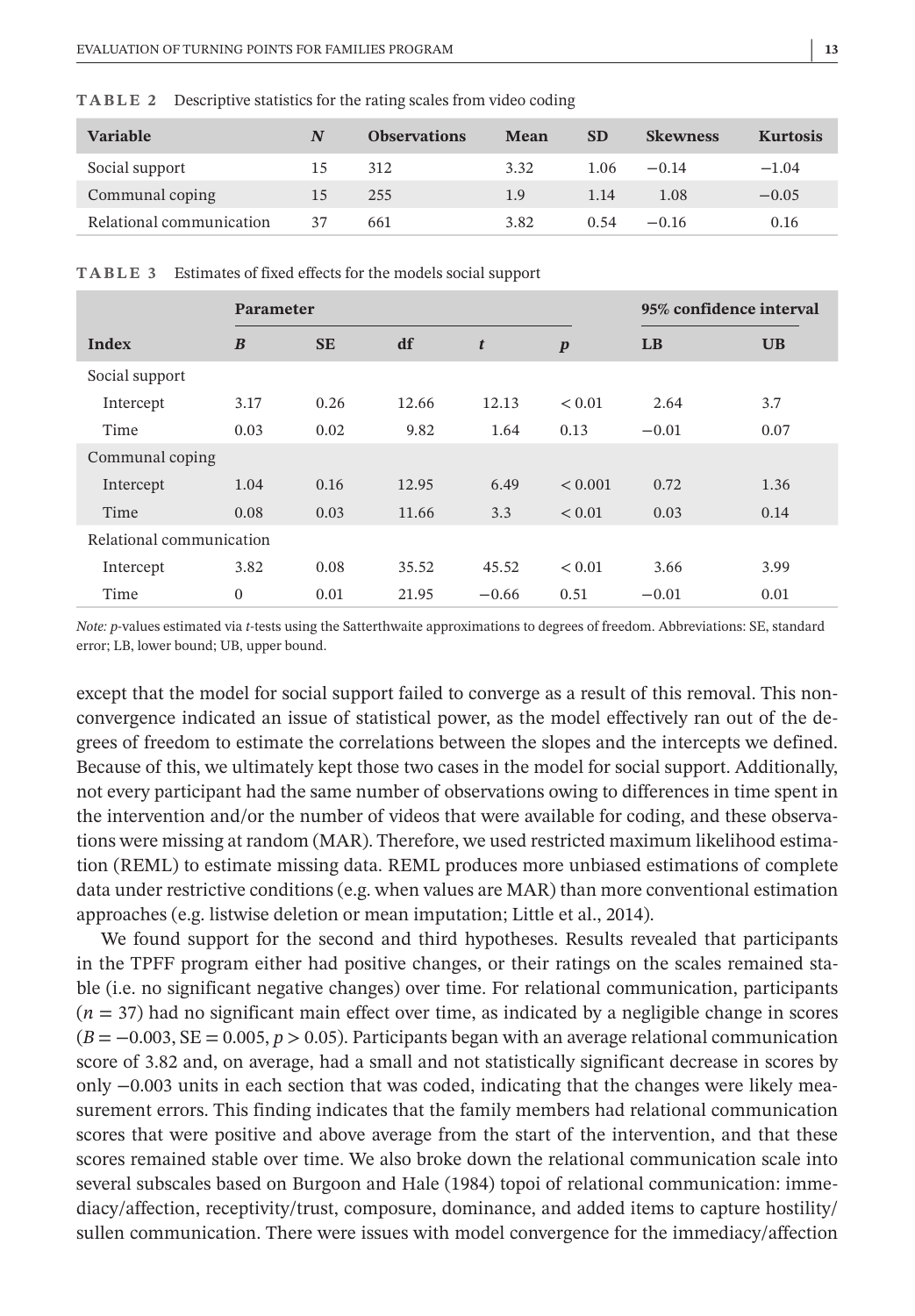and dominance subscales due to lack of statistical power, but the other models converged successfully. The participants  $(n = 40)$  displayed no significant changes in scores on receptivity/trust (*B* = −0.0009, SE = 0.011, *p* > 0.05), composure (*B* = 0.01, SE = 0.01, *p* > 0.05), or hostility/sullen communication  $(B = -0.005, SE = 0.006, p > 0.05)$  across time.

We also found that scores on social support remained stable for the families ( $n = 15$ ;  $B = 0.03$ ,  $SE = 0.02$ ,  $p > 0.05$ ) over time. Families entered the intervention with an average social support score of 3.17, and, on average, their scores increased, but not significantly, by 0.03 units in each section of the videos we coded. In other words, the family members demonstrated social support towards each other at an initially neutral/slightly positive level, and this remained constant over the course of the intervention. Communal coping scores were not only initially positive but improved on average over time across the families, as depicted in Figure 1. There was a significant main effect for families ( $n = 14$ ;  $B = 0.08$ ,  $SE = 0.02$ ,  $p < 0.01$ ), and the model explained a significant proportion of the variance in communal coping scores,  $R^2 = 0.25$ ,  $F(1,13) = 10.57$ , *p* < 0.01. Overall, families started with an average communal coping score of 1.04, and scores increased by an average of 0.08 units for each section of their videos that were coded over time. In other words, the severely alienated children in these families showed neutral to slightly positive results on measures of relational communication and social support with the alienated parent that remained stable over the course of the intervention, and they showed improvements on their communal coping scores by the end of the intervention.<sup>2</sup>

In summary, we found support for all three of this program evaluation's hypotheses. The children who participated in the TPFF intervention were determined by a clinician and/or court to have been severely alienated from a parent, and the court orders described very concerning and dangerous behaviours of the children, such as running away when forced to have parenting time with the alienated parent. The children in the program were safe because they did not engage in these behaviours after the court order, during the intervention, or afterwards. We also found that



**FIGURE 1** Change in communal coping scores over time for families in the TPFF program (*n* = 14 families). *Note*. Each dot's color represents the score for a different family over time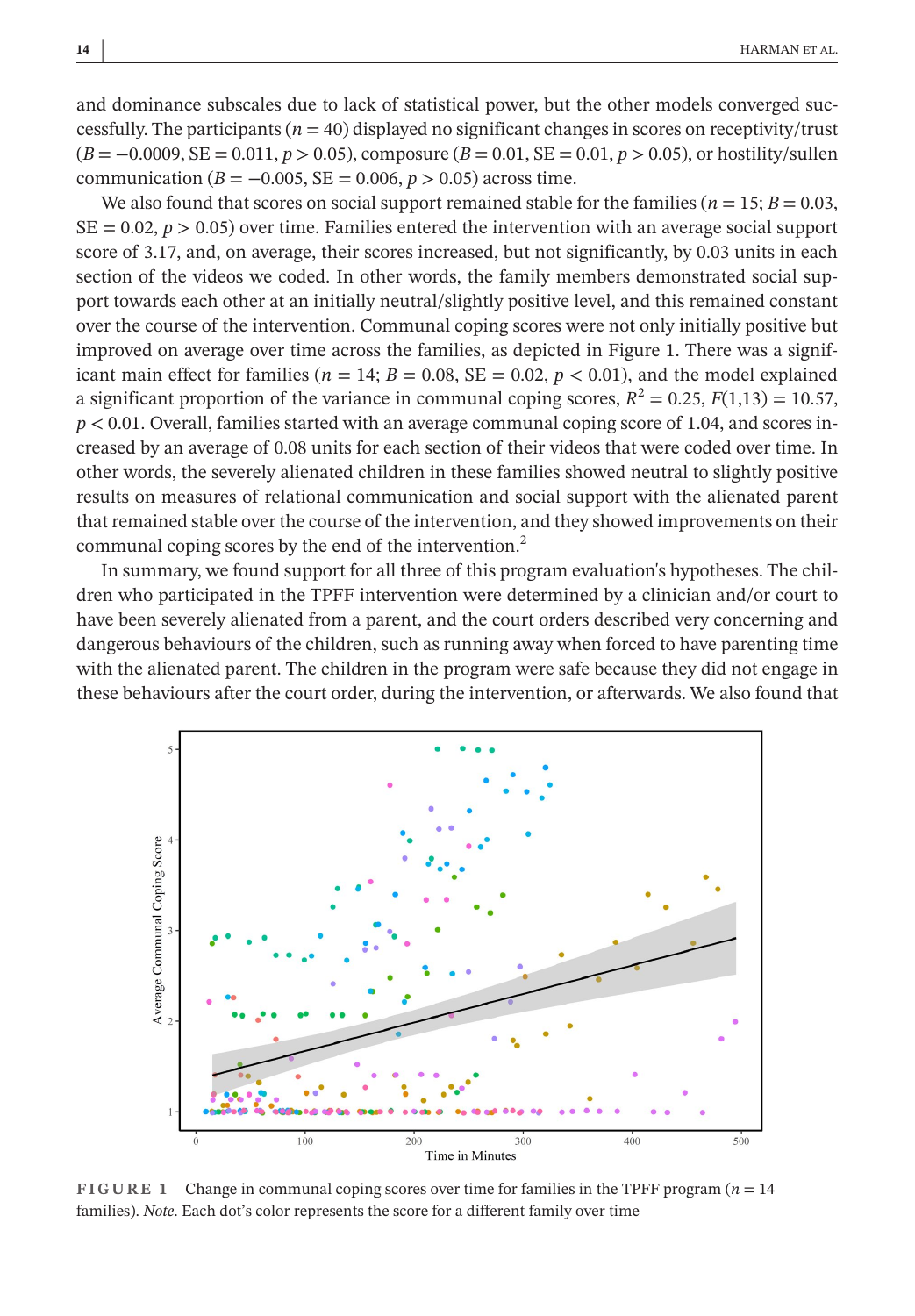the children were not harmed by participating in the program, as their relational quality with the alienated parent was slightly positive at the start and did not decline over the course of the intervention. Finally, the ratings of relational communication and emotional support were stable over the course of the intervention, and communal coping improved, indicating that the TPFF program appears to have supported a positive change in the alienated parent–child relationship.

# **DISCUSSION**

The purpose of this program evaluation was to examine whether the TPFF program for children who have been severely alienated from a parent is safe, does not harm the child, and supports a positive change in the alienated parent–child relationship. The independent evaluation team reviewed court orders for the intervention, received program details and demographic and outcome information for the participants, all of whom were from the United States, and reviewed video tapes of the 4-day intervention for fifteen of the thirty families who completed the TPFF program between 2016 through March 2020. We unfortunately did not have much detail about the income of the families; however, due to the cost of the program, they likely had some financial advantages or resources. Nearly all of the children (96.4% of fifty-five children) reconnected with the alienated parent, which is a similar success outcome reported by other programs designed to treat severe parental alienation (Reay, 2015; Warshak, 2010, 2019).

We found support for the first hypothesis that was tested, which was that the TPFF program would be safe for children. The program is designed to treat severely alienated children, which is when the child persistently and adamantly refuses contact with the alienated parent for unjustified reasons. Such children will hide, run away and/or threaten self-harm and other harm as a means to avoid being with the alienated parent (Bernet, 2020), and the court records that we reviewed confirmed that the children who participated in the TPFF program met this criterion and that a judicial finding of severe parental alienation had been made. Prior to entering the court orders for TPFF participation, the majority of the alienated children refused to see the alienated parent for over 2 or 3 years, three-quarters of them were teenagers, they engaged in hostile and antisocial behaviours toward the alienated parent (e.g. destroyed their property), and they threatened to harm themselves or run away if forced to live with the alienated parent and attend the TPFF program.

Among the fifteen families for which we reviewed intervention video tapes, it is notable that fourteen involved the children being transported by the alienated parent to the TPFF program. The children in these families had several hours or days in the exclusive and protected care of the alienated parent outside of the influence of the alienating parent and did not harm themselves or others, nor did they run away or hide, so they were not unsafe. The children were also made aware of the remedial course of action that was court ordered to address the parental alienation. While the court orders described these children as being extremely resistant to reunification, the children did attend the program with their alienated parent, and the verbal and non-verbal communication observations derived from the videos indicate that all family members actively participated in the program. According to Gottlieb (personal communication dated 27 January 2020), there were also not any cases where the children ran away or harmed themselves after participating in the program. Therefore, the qualitative and quantitative data we reviewed provided support for our first hypothesis.

We also found support for our second hypothesis that the TPFF program does not appear to harm the child or cause 'trauma' as some critics have claimed (e.g. Mercer, 2019) and has been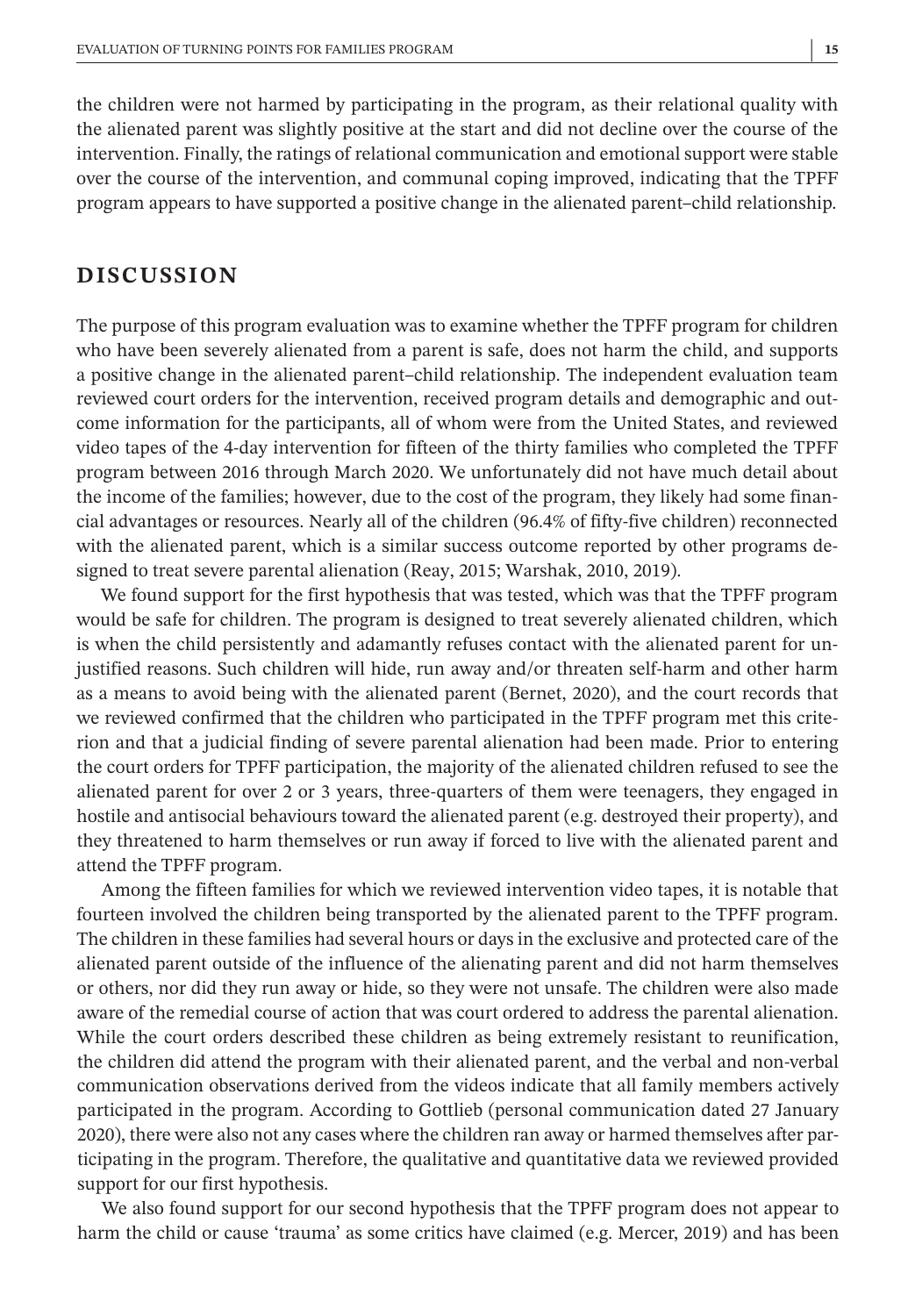an argument used by attorneys representing alienating parents to not order the program to treat a judicial finding of severe parental alienation. Ratings of relational communication, emotional support and communal coping were surprisingly above average and positive at the start of the intervention, which was started several days or weeks after the court order. Importantly, the initial relationship quality between the family members was so deteriorated that there was often no contact for months or years prior to the court order, as determined by a mental health provider and/or the court. After the court order and the required transfer of custody, these family members often travelled together to the intervention, and their initial ratings of the observational measures from the videotapes of the interventions indicates substantial change had to have occurred before the program began. Our analyses of changes in relational communication, emotional support and communal coping do not indicate that these ratings declined overtime. Therefore, it does not appear that participating in the TPFF program harms children.

It would be beneficial for future research to look at what impact the transfer of custody and sequestration orders alone has on outcomes, and how much is independently attributable to the intervention given the substantial change that appears to have occurred between the court order and start on the intervention. The data we had available were not able to answer this question. Evidence indicates that separating the child from the alienating parent is not harmful in these severe situations, even if transient distress is experienced by the child (e.g. Dunne & Hedrick, 1994; Reay, 2015), and that leaving the child in the alienating parent's care enables the alienation to continue and become more severe (Templar et al., 2017). Templar and colleagues (2017) note that evidence supports changes in custody arrangements in favour of the alienated parent as an effective strategy for improving their relationship with the severely alienated child and reducing the child's distress. Our findings lend additional support for their conclusion that was drawn from a systematic review of the literature.

Finally, we also found support for our third hypothesis, which was that the TPFF program would support a positive relationship between the alienated parent and child. The above-average, positive ratings for the families that were reported at the start of the intervention remained stable (as described above), and despite the intervention being only 4 days long, the families demonstrated an increase in communal coping over time. In other words, the intervention helped family members rely on each other to work on their past alienation and develop new ways forward together.

The TPFF program was not originally designed with a research component. Consequently, surveys and assessments of participants prior to and post-intervention were not available. Using the court orders and videos from the TPFF intervention, we were able to derive information about program safety and effectiveness that arguably is more objective than the self-report of participants; however, moving forward it would be useful to collect additional information from program participants about their expectations and experience with the program and their attitudes towards family members, as well as other safety concerns prior to intervention (e.g. previous hospitalisations, psychological evaluations). The use of parental alienation assessment tools (e.g. the Parental Acceptance–Rejection Questionnaire; Bernet et al., 2018) would also be useful to evaluate improvements in symptoms associated with participation.

We accepted consent forms from families up until March 2020, which allowed us to include half of the families who have completed TPFF prior to that time. Due to threats of heavy litigation with the alienating parent, some parents declined to participate, even though they would have been protected by a National Institute of Health Certificate of Confidentiality. About five families also provided their consent forms after our deadline, so we were unable to code their tapes. The characteristics of the children in the families who provided and did not provide the video tapes were similar in age and length of time they had been alienated, and so there is not any indication that the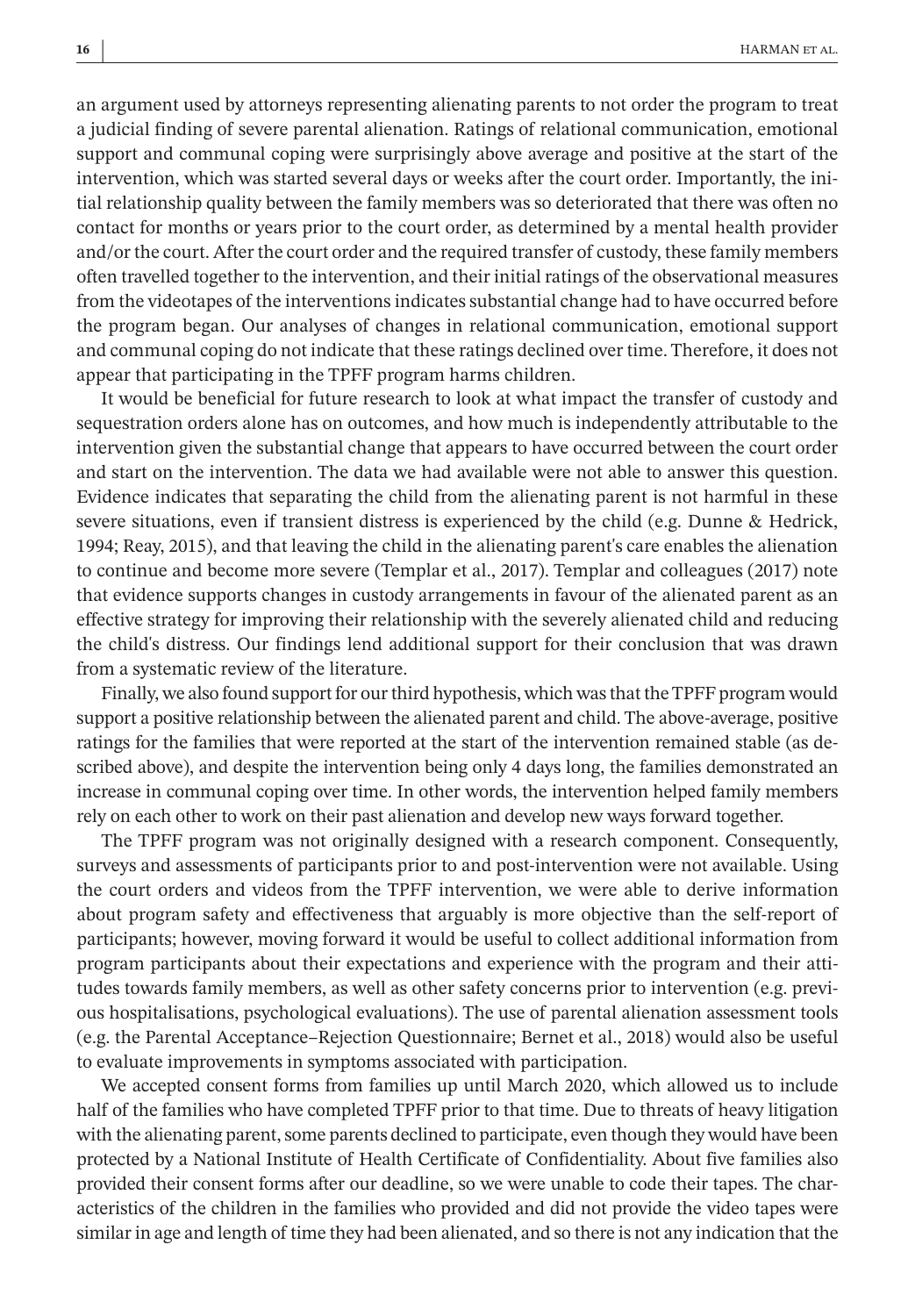families who consented to sharing their video tapes differed substantially from those who did not. Future research that includes these families after the children have become adults and there is less concern about litigation will be important to conduct in order to validate this conclusion.

Since March 2020, more than ten families have completed TPFF using a remote/virtual format due to COVID-19 restrictions on travel and in-person interactions. Mode of treatment would also be another feature of the intervention that could be examined to determine program effectiveness and safety. Future research could investigate the TPFF program after more families have participated to more closely examine whether random effects such as these help to explain more of the variance in outcomes than were reported here. The TPFF program is not inexpensive and may be financially unobtainable for many families in need of intervention for severe parental alienation (e.g. travel expenses). Therefore, our findings may not generalise to families that lack the means to participate. If the remote/virtual format is effective, this format could make the program more affordable and attainable for such families.

In summary, it is important to evaluate structured interventions for all forms of child maltreatment, including parental alienation. This independent evaluation of the TPFF program for severely alienated children indicates that court intervention and participation resulted in significant improvements in the alienated parent–alienated child's relationships, with positive and stable indicators of social support and relational communication, and significant positive improvements in communal coping. After the TPFF program, minor children who were severely alienated were still living with or in contact with the formerly alienated parent. This outcome is also a significant positive change because most of these children had refused to have any relationship at all with the alienated parent prior to participation in TPFF. While this evidence is preliminary, the program was **not** found to be unsafe for severely alienated children and appears to be effective in doing what it was designed to do: 'jump-start' the reunification process with the alienated parent. With continued compliance with court orders and effective aftercare, TPFF is another viable and effective structured therapeutic intervention forfamilies where severe parental alienation has occurred.

#### **ORCID**

*Jennifer J. Harman* **b** <https://orcid.org/0000-0002-7280-824X>

#### **ENDNOTES**

- $<sup>1</sup>$  Several court orders were provided to the research team that were entered after 1 March 2020. These were not</sup> included in our evaluation because our cutoff for inclusion of videos in this evaluation was prior to that date. After March of 2020, TPFF was being delivered via Zoom owing to coronavirus disease 2019 (COVID-19) restrictions on travel, and so excluding these court orders was determined to be appropriate because the mode of delivery for the interventions ordered since that time was fundamentally different than that prior to COVID-19.
- 2 We also tested random effects for each of the models, and the random intercepts and coefficients had significant differences in terms of fit compared with the respective baseline models, which indicated significant random effects, but the effects were not very strong. Random effect structure information can be obtained from the authors upon request.

#### **REFERENCES**

An, S., Kim, I., Joon, C.Y., Platt, M. & Thomsen, D. (2017) The effectiveness of intervention for adolescents exposed to domestic violence. *Children & Youth Services Review*, 79, 132–138. [https://doi.org/10.1016/j.child](https://doi.org/10.1016/j.childyouth.2017.05.031) [youth.2017.05.031](https://doi.org/10.1016/j.childyouth.2017.05.031)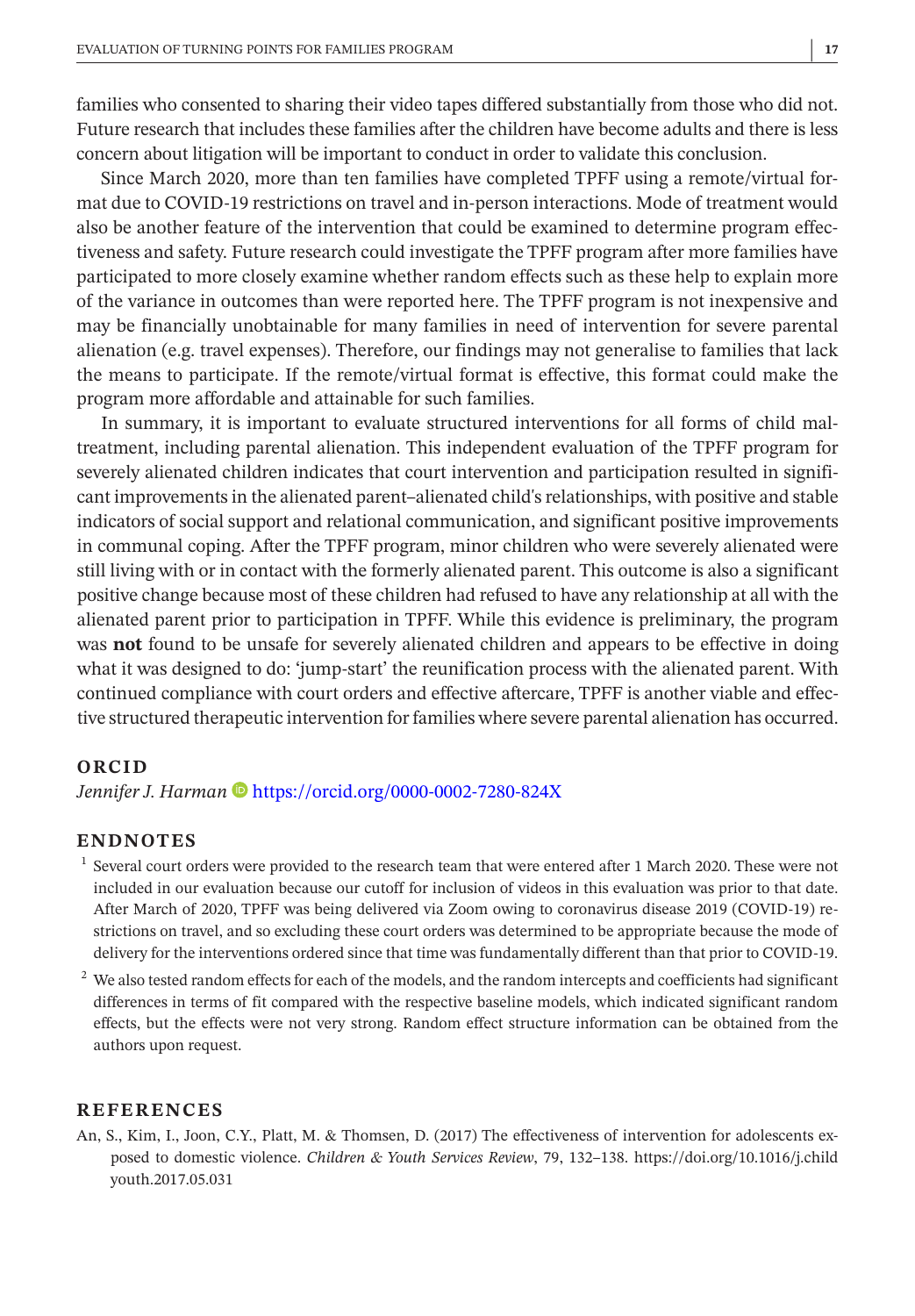- Affifi, T., Davis, S., Merrill, A.F., Coveleski, S., Denes, A. & Afifi, W. (2015) In the wake of the Great Recession: Economic uncertainty, communication, and biological stress responses in families. *Human Communication Research*, 41, 268–302. <https://doi.org/10.1111/hcre.12048>
- Bates, D., Mächler, M., Bolker, B. & Walker, S. (2015) Fitting linear mixed-effects models using lme4. *Journal of Statistical Software*, 67, 1–48. <https://doi.org/10.18637/jss.v067.i01>
- Baumeister, R.F., Vohs, K.D. & Funder, D.C. (2007) Psychology as the science of self-reports and finger movements: Whatever happened to actual behavior? *Perspectives on Psychological Science*, 2, 396–403. [https://doi.](https://doi.org/10.1111/j.1745-6916.2007.00051.x) [org/10.1111/j.1745-6916.2007.00051.x](https://doi.org/10.1111/j.1745-6916.2007.00051.x)
- Bernet, W. (2020) Introduction to parental alienation. In: Lorandos, D. & Bernet, W. (Eds.) *Parental alienation: Science & Law*. Springfield, IL: Charles C Thomas Publisher Ltd, pp. 5–43.
- Bernet, W., Gregory, N., Reay, K.M. & Rohner, R.P. (2018) An objective measure of splitting in parental alienation: The Parental Acceptance-Rejection Questionnaire. *Journal of Forensic Sciences*, 63, 776–783. [https://](https://doi.org/10.1111/1556-4029.13625) [doi.org/10.1111/1556-4029.13625](https://doi.org/10.1111/1556-4029.13625)
- Boch-Galhau, W. (2018) Parental alienation (syndrome) A serious form of psychological child abuse. *Mental Health and Family Medicine*, 14, 725–739. <http://mhfmjournal.com/pdf/MHFM-117.pdf>
- Brauer, M. & Curtin, J.J. (2018) Linear mixed-effects models and the analysis of nonindependent data: A unified framework to analyze categorical and continuous independent variables that vary within-subjects and/or within-items. *Psychological Methods*, 23, 389–411. <https://doi.org/10.1037/met0000159>
- Bruch, C.S. (2001) Parental alienation syndrome and parental alienation: Getting it wrong in child custody cases. *Family Law Quarterly*, 35, 533.
- Burgoon, J. & Hale, J. (1984) The fundamental topoi of relational communication. The fundamental topoi of relational communication. *Communication Monographs*, 51, 193–214. [https://doi.org/10.1080/0363775840](https://doi.org/10.1080/03637758409390195) [9390195](https://doi.org/10.1080/03637758409390195)
- Chalk, R. (2000) Assessing family violence interventions: Linking programs to research-based strategies. In: Ward, S.K. & Finkelhor, D. (Eds.) *Program evaluation and family violence research*. Binghamton, NY: Haworth Press, pp. 29–53.
- Cutrona, C.E. (1996) *Social support in couples*. Thousand Oaks, CA: Sage.
- Dijkstra, S. (2019) "I did not see my daughter for years:" The impact of coercive control on post-divorce relationships between mothers and children. In: Magalhães, M.J., Guerreiro, A. & Pontedeira, C. (Eds.) *II European Conference on Domestic Violence* [e-book]. Faculty of Psychology and Education Sciences, University of Porto, pp. 48–56. [https://www.fpce.up.pt/iiecdv/docs/EBOOK\\_IIECDV.pdf](https://www.fpce.up.pt/iiecdv/docs/EBOOK_IIECDV.pdf)
- Dillard, J.P., Solomon, D.H. & Samp, J.A. (1996) Framing social reality. *Communication Research*, 23, 703–723. <https://doi.org/10.1177/009365096023006004>
- Dunne, J. & Hedrick, M. (1994) The parental alienation syndrome: An analysis of sixteen selected cases. *Journal of Divorce and Remarriage*, 21, 21–38. [https://doi.org/10.1300/J087v21n03\\_02](https://doi.org/10.1300/J087v21n03_02)
- Evans, S.E., Davies, C. & DiLillo, D. (2008) Exposure to domestic violence: A meta-analysis of child and adolescent outcomes. *Aggression and Violent Behavior*, 13, 131–140. <https://doi.org/10.1016/j.avb.2008.02.005>
- Family Access (no date). *Linda Gottlieb, LMFT, LCSW-R*. [https://www.familyaccessfightingforchildrensrights.org/](https://www.familyaccessfightingforchildrensrights.org/linda-gottlieb.html) [linda-gottlieb.html](https://www.familyaccessfightingforchildrensrights.org/linda-gottlieb.html)
- Gottlieb, L.J. (2020, November 12). *Turning points for families: A therapeutic vacation*. Retrieved from [https://turni](https://turningpoints4families.weebly.com/uploads/2/2/5/4/22545256/11-12-2020_tpff_treatment_protocol_x_4_6_18_ent_protocol_for_severe_alieantion_rejection_copy_3.pdf) ngpoints4families.weebly.com/uploads/2/2/5/4/22545256/11-12-2020 tpff treatment protocol x 4 6 18 [ent\\_protocol\\_for\\_severe\\_alieantion\\_rejection\\_copy\\_3.pdf](https://turningpoints4families.weebly.com/uploads/2/2/5/4/22545256/11-12-2020_tpff_treatment_protocol_x_4_6_18_ent_protocol_for_severe_alieantion_rejection_copy_3.pdf)
- Goulet, M., Hélie, S. & Clément, M. (2018) Child and family needs profiles among cases substantiated by child protection services. *Child Abuse & Neglect*, 81, 366–379. <https://doi.org/10.1016/j.chiabu.2018.05.016>
- Graham-Bermann, S.A. & Hughes, H.M. (2003) Intervention for children exposed to interparental violence (IPV): Assessment of needs and research priorities. *Clinical Child and Family Psychology Review*, 6, 189–204. [https://](https://doi.org/10.1023/A:1024962400234) [doi.org/10.1023/A:1024962400234](https://doi.org/10.1023/A:1024962400234)
- Hamby, S., Finkelhor, D., Turner, H. & Ormrod, R. (2011) *Children's exposure to intimate partner violence and other family violence (NCJ232272)*. Washington, DC: U.S. Department of Justice.
- Hamby, S. & Grych, J. (2013) Evidence-based interventions need to be more systematic, not more disruptive. *American Psychologist*, 68, 476–477. <https://doi.org/10.1037/a0032884>
- Harman, J.J., Kruk, E. & Hines, D.A. (2018) Parental alienating behaviors: An unacknowledged form of family violence. *Psychological Bulletin*, 144(12), 1275–1299. <https://doi.org/10.1037/bul0000175>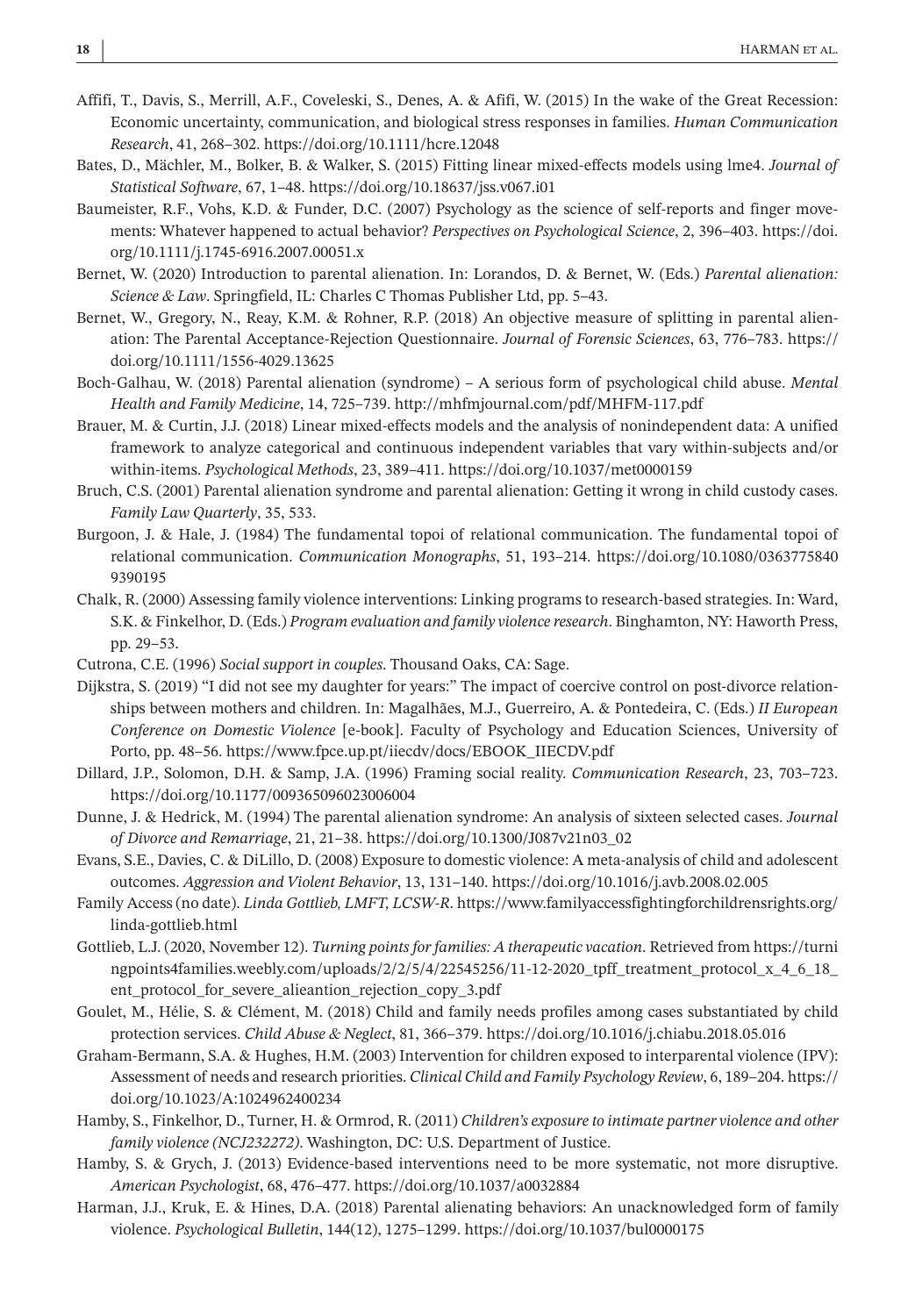- Harman, J.J., Maniotes, C.R. & Grubb, C. (2021) Power dynamics in families affected by parental alienation. *Personal Relationships*. <https://doi.org/10.1111/pere.12392>.
- Harman, J.J. & Matthewson, M. (2020) Parental alienation: How it is done. In: Lorandos, D. & Bernet, W. (Eds.) *Parental alienation – Science and law*. Springfield, IL: Charles C. Thomas Publisher Ltd, pp. 82–141.
- Herschell, A.D., Scudder, A.B., Schaffner, K.F. & Slagel, L.A. (2017) Feasibility and effectiveness of parent-child interaction therapy with victims of domestic violence: A pilot study. *Journal of Child & Family Studies*, 26, 271–283. <https://doi.org/10.1007/s10826-016-0546-y>
- Hibbs, E.D. (2001) Evaluating empirically based psychotherapy research for children and adolescents. *European Child & Adolescent Psychiatry*, 10, S3–S11.
- Kelly, J.B. (2010) Commentary on "Family Bridges: Using insights from social science to reconnect parents and alienated children" (Warshak, 2020). *Family Court Review*, 48, 81–90. [https://doi.](https://doi.org/10.1111/j.1744-1617.2009.01289.x) [org/10.1111/j.1744-1617.2009.01289.x](https://doi.org/10.1111/j.1744-1617.2009.01289.x)
- Kruk, E. (2018) Parental alienation as a form of emotional child abuse: Current state of knowledge and future directions for research. *Family Science Review*, 22(4), 141–164.
- Kuznetsova, A., Brockhoff, P.B. & Christensen, R.H.B. (2017) lmerTest Package: Tests in linear mixed effects models. *Journal of Statistical Software*, 82, 1–26. <https://doi.org/10.18637/jss.v082.i13>
- Little, T.D., Jorgensen, T.D., Lang, K.M. & Moore, E.W.G. (2014) On the joys of missing data. *Journal of Pediatric Psychology*, 39(2), 151–162.
- Lyons, R.F., Mickelson, K.D., Sullivan, M.J.L. & Coyne, J.C. (1998) Coping as a communal process. *Journal of Social and Personal Relationships*, 15, 579–605. <https://doi.org/10.1177/0265407598155001>
- Mercer, J. (2019) Are intensive parental alienation treatments effective and safe for children and adolescents. *Journal of Child Custody*, 16, 67–113. <https://doi.org/10.1080/15379418.2018.1557578>
- Niemelä, M., Kallunki, H., Jokinen, J., Räsänen, S., Ala-Aho, B., Hakko, H. et al. (2019) Collective impact on prevention: Let's talk about children service model and decrease in referrals to child protection services. *Frontiers in Psychiatry*, 10, 1–5. <https://doi.org/10.3389/fpsyt.2019.00064>
- R Core Team. (2020) *R: A language and environment for statistical computing*. Vienna, Austria: R Foundation for Statistical Computing. <https://www.R-project.org/>
- Reay, K.M. (2015) Family Reflections: A promising therapeutic program designed to treat severely alienated children and theirfamily system.*American Journal of Family Therapy*, 43, 197–207. [https://doi.org/10.1080/01926](https://doi.org/10.1080/01926187.2015.1007769) [187.2015.1007769](https://doi.org/10.1080/01926187.2015.1007769)
- Rossen, L., Tzoumakis, S., Kariuki, M., Laurens, K.R., Butler, M., Chilvers, M. et al. (2019) Timing of the firstreport and highest level of child protection response in association with early developmental vulnerabilities in an Australian population cohort. *Child Abuse & Neglect*, 93, 1–12. <https://doi.org/10.1016/j.chiabu.2019.04.007>
- Sassenberg, K. & Ditrich, L. (2019) Research in social psychology changed between 2011 and 2016: Larger sample sizes, more self-report measures, and more on-line studies. *Advances in Methods and Practices in Psychological Science*, 2, 107–114. <https://doi.org/10.1177/2515245919838781>
- Sharples, A., Author 1, & Lorandos, D. (2021) *Findings of abuse in families affected by parental alienation*. [Manuscript submitted for publication]. Department of Psychology, University of Toronto.
- Sullivan, M.J., Ward, P.A. & Deutsch, R. (2010) Overcoming barriers family camp: A program for high-conflict divorced families where a child is resisting contact with a parent. *Family Court Review*, 48, 116–135.
- Templar, K., Matthewson, M., Haines, J. & Cox, G. (2017) Recommendations for best practices in response to parental alienation: Findings from a systematic review. *Journal of Family Therapy*, 39, 103–122.
- Wamser-Nanney, R. & Vandenberg, B.R. (2013) Empirical support for the definition of a complex trauma event in children and adolescents. *Journal of Traumatic Stress*, 26(6), 671–678. <https://doi.org/10.1002/jts.21857>
- Warshak, R.A. (2010) Family Bridges: Using insights from social science to reconnect parents and alienated children. *Family Court Review*, 48, 48–80.
- Warshak, R.A. (2019) Reclaiming parent-child relationships: Outcomes of Family Bridges with alienated children. *Journal of Divorce & Remarriage*, 60, 645–667. <https://doi.org/10.1080/10502556.2018.1529505>
- Warshak, R.A. (2020) Parental alienation: How to prevent, manage, and remedy it. In: Lorandos, D. & Bernet, W. (Eds.) *Parental Alienation: Science and Law*. Springfield, IL: Charles C Thomas, pp. 142–206.
- Wathen, C. & MacMillan, H. (2013) Children's exposure to intimate partner violence: Impacts and interventions. *Paediatrics & Child Health*, 18, 419–422. PMC3887080.